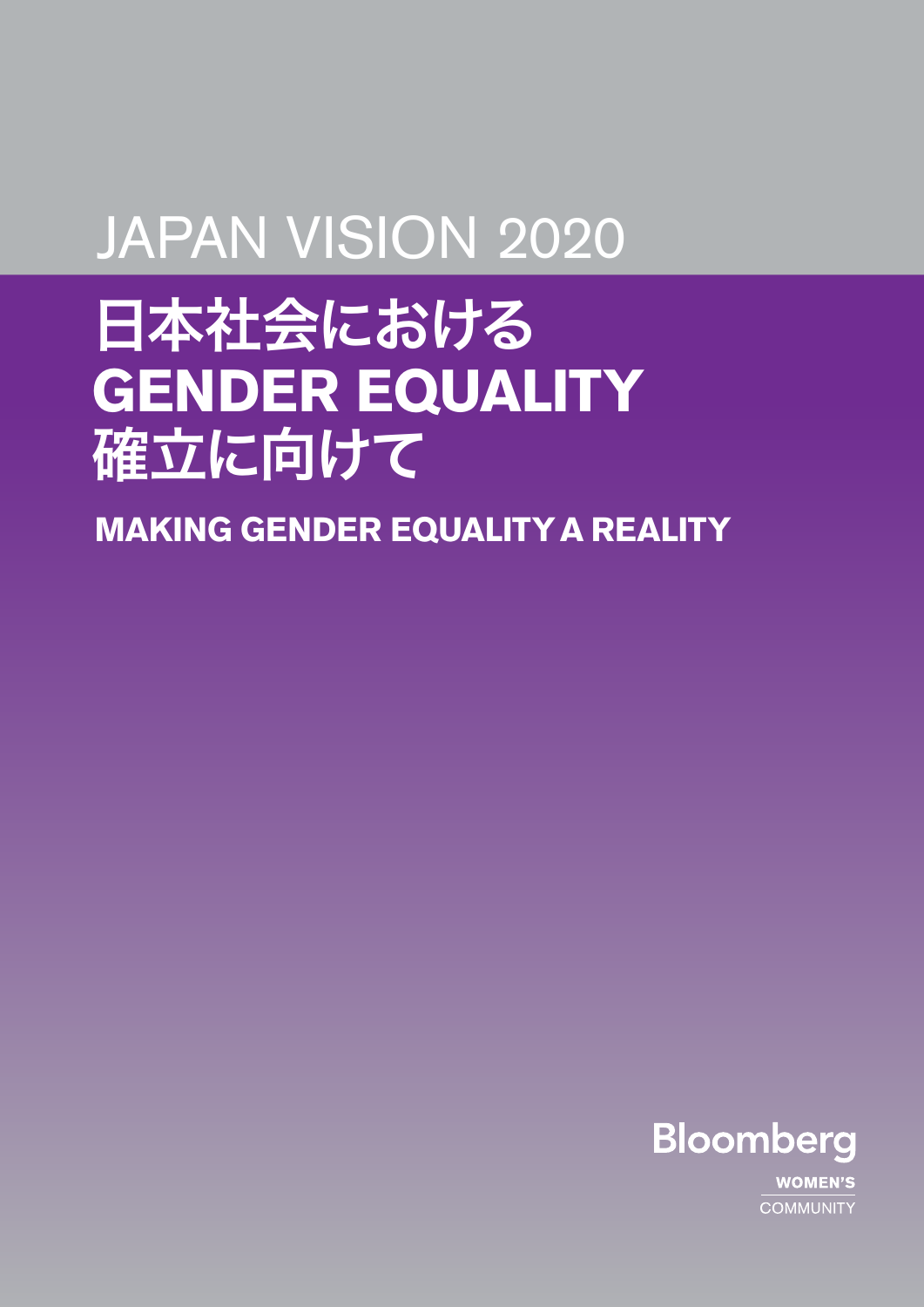# **TABLE OF CONTENTS**

- **03 WELCOME MESSAGE**
- **04 AGENDA**

 **BIOGRAPHIES**

- **06** 加藤 勝信 氏  **MR. KATSUNOBU KATO**
- **07** アンジェリーナ・クワン 氏  **MS. ANGELINA KWAN**
- **08** 吉田 晴乃 氏  **MS. HARUNO YOSHIDA**
- **09** 石橋 邦裕  **KUNIHIRO ISHIBASHI**

#### **BLOOMBERG NEWS**

- **10** 森トラストの次代担う女性経営者、創業家出身の重圧克服
- **11 Billionaire's Daughter Turning CEO Shows What Japan Lacks**
- **12** 衆院の女性比率は北朝鮮以下、議員立法で国政進出後押しの動きも
- **13 Japan's Women Struggle as Representation Trails Saudi Sisters**
- **14** 介護、子育て、真夜中まで仕事-日本の女性は大変
- **15 A Woman's Job in Japan: Care for Kids and Parents, Work Late**
- **16** 日本企業の取締役会、9割が女性ゼロ-先進国最低、価値向上足枷(**1**)
- **17 No Women on 90% of Japan Boards Belies Abe Equality Push**
- **18 BLOOMBERG WOMEN'S COMMUNITY**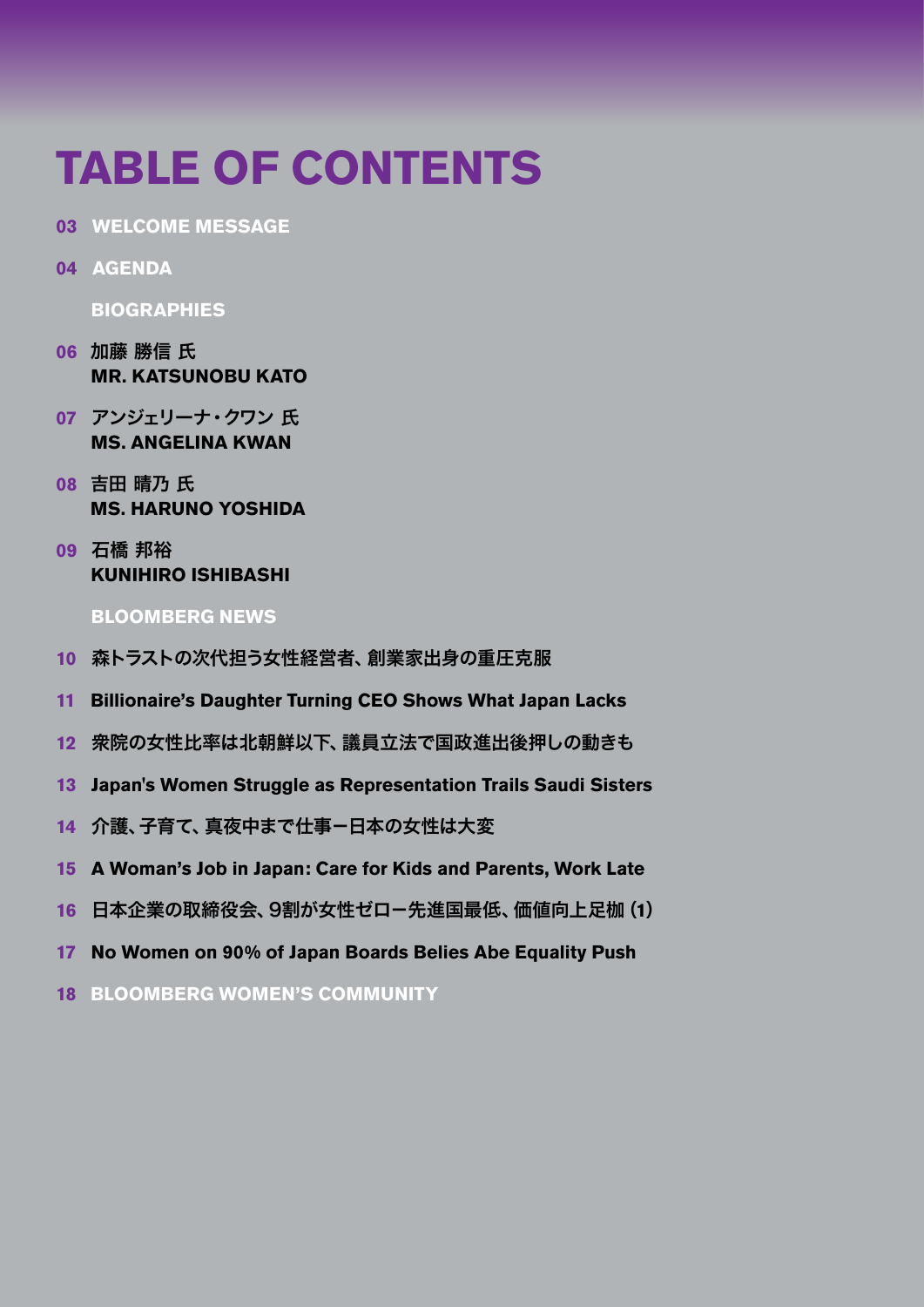

# **WELCOME MESSAGE**

#### ブルームバーグ東京オフィスにようこそ

本日はご多忙の中、弊社ブルームバーグまでご足労頂きまして、誠にありがとうございます。

ブルームバーグは、女性だけでなく働くすべての人が活躍できる多様性のある社会の確立を目指して、ダイバーシティ& インクルージョン活動を行っております。日本において意欲・能力がある人材が、自分らしくキャリアを望み、家庭を築き、 様々なライフステージにおいて働きやすい環境をつくるということは今や喫緊の課題となっております。

各企業・団体がそれぞれのダイバーシティ&インクルージョン戦略の元でアクションプランを立てて日々活動されている 中、今年は日本のジェンダーイクオリティ(男女共同参画)にとってまた特別な年になるでしょう。安倍政権は「女性の活躍推 進」をアベノミクスの成長戦略の柱の一つに掲げており、2015年8月には女性活躍推進法も制定されました。この法律によ り、2016年4月1日から、社員301人以上の大企業は、女性の活躍推進に向けた具体的な行動計画の策定が義務づけられま す。この法律の施行と共に企業の取り組みは見える化され、より一層ジェンダーイクオリティ推進への活動が高まっていくことと 思われます。 業界の枠を超えて日本で働く私達がお互いに情報を共有し、ベストプラクティスを学びながら切磋琢磨しあうこと により良い日本社会を皆さまと作っていけますことを期待いたします。

改めまして、東京オフィスを代表し、本イベントにご登壇頂くご講演者ならびにパネリストの皆さまに深い感謝の意を表す るとともに、本日ご列席の皆さまに厚く御礼申し上げます。

#### **Welcome to the Bloomberg Tokyo office.**

First of all, we would like to thank you for taking the time to be here with us today.

In Japan, creating a work environment where motivated, talented employees can build careers, as well as adjust their work style for different stages of their lives is a critical topic and a crucial goal. In line with this, Bloomberg has actively been working on Diversity & Inclusion, striving to create a workplace with gender equality and diversity for all employees.

The year 2016 will be a significant year in particular, now that Prime Minister Abe has flagged "driving women's participation in society" as one of the core pillars of Japan's economic growth strategy. Last August, a law was enacted mandating companies with more than 300 employees to formulate a concrete action plan to encourage women's economic participation. The law will be put in effect starting April, 2016. This will make each company's endeavor towards gender equality more visible and tangible, further fostering awareness and action. Meanwhile, we hope - and need to - have a borderless collaboration across industries as a member of Japanese society, to share and learn from best practices, and to create synergy for a better future.

Once again, on behalf of Bloomberg Tokyo Office, we would like to thank you and the panelists for your participation and support.

石橋 邦裕Kunihiro Ishibashi ブルームバーグ 在日代表 Chairman, Tokyo Office Committee, Bloomberg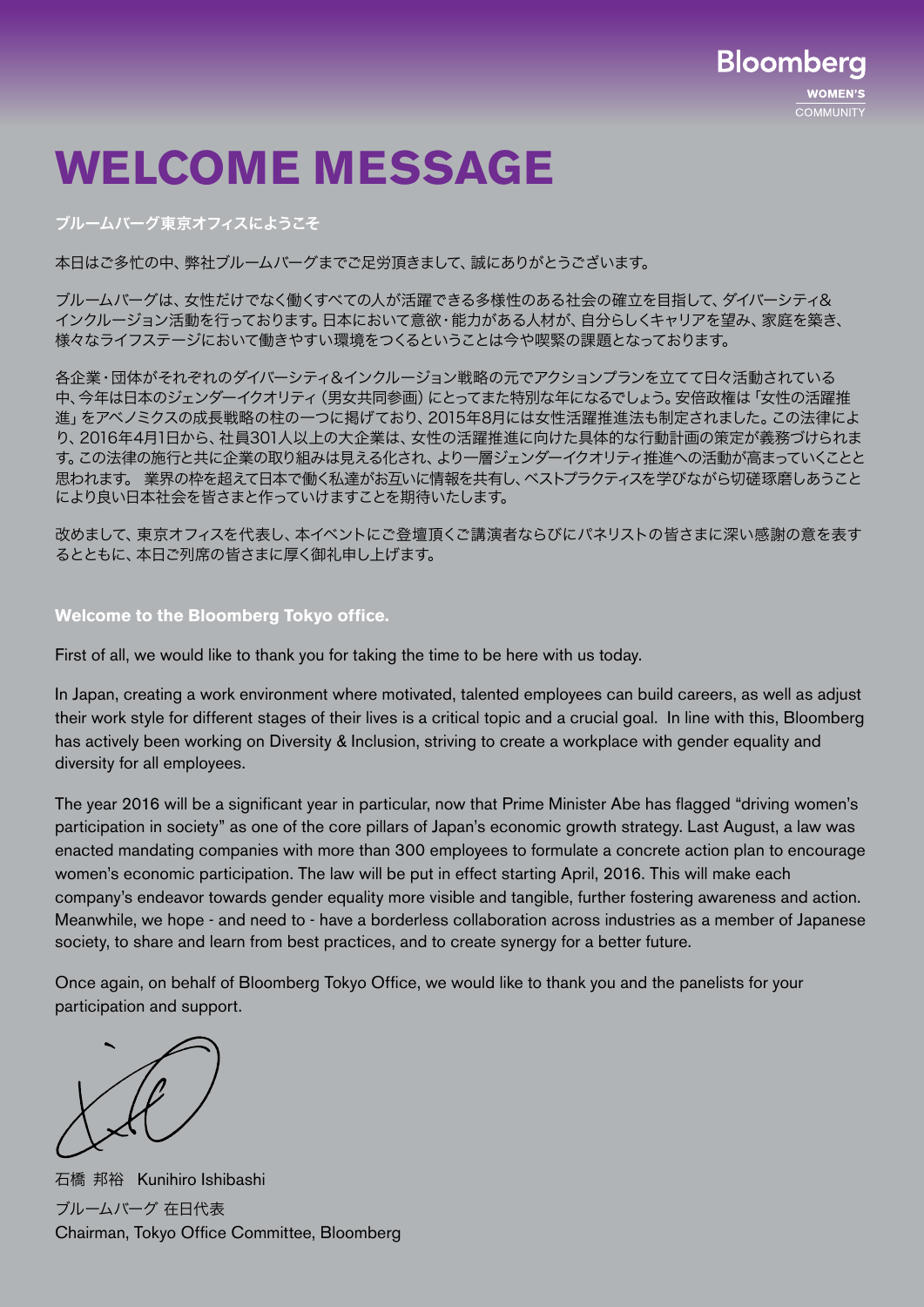# **AGENDA**

### **2016**年**2**月**12**日(金)

- **18:00** 開会の辞 ブルームバーグ 政府機関渉外責任者 宮上 大造
- **18:10** 基調講演 「未来を拓く女性の活躍」 一億総活躍担当/女性活躍担当大臣 加藤 勝信 氏
- **18:40** パネルディスカッション 「**Gender Equality**推進に必要な取組みと課題」

パネリスト (順序不同)

- » 香港女性財団副議長/香港政府女性権利委員会特別会員 アンジェリーナ・クワン 氏
- » BTジャパン日本法人 代表取締役社長/日本経済団体連合会審議員会 副議長 吉田 晴乃 氏
- » ブルームバーグ 在日代表 石橋 邦裕

## モデレーター

 ブルームバーグ Leadership Learning and Organizational Development キャロリン・ガスキンズ

**19:30** 閉会の辞

 ブルームバーグ Tokyo Women's Community代表 田畑 優香

**19:40** レセプション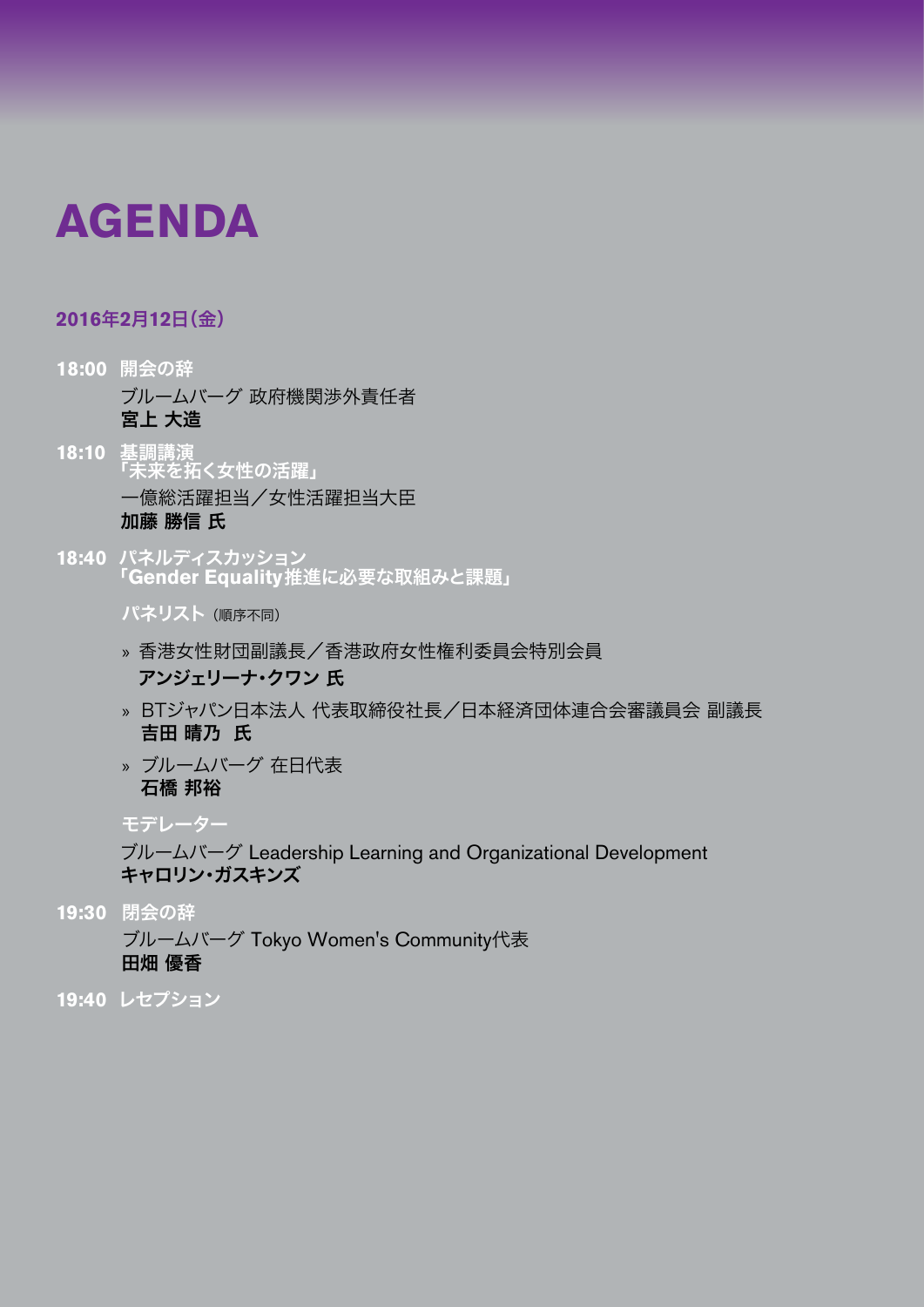## **FRIDAY, FEBRUARY 12**, **2016**

## **18:00 OPENING REMARKS**

### **Taizo Miyagami**

Head of Government Relations, Bloomberg

**18:10 KEYNOTE SPEECH "Women's Empowerment - Developing Our Future"**

### **Mr. Katsunobu Kato**

 Minister for Promoting Dynamic Engagement of All Citizens Minister in charge of Women's Empowerment

**18:40 PANEL DISCUSSION "Gender Equality - What Needs to Be Done and How"** 

### **Panelists**

- » **Ms. Angelina Kwan** Member, The Women's Commission Vice-Chairman and Director, The Women's Foundation
- » **Ms. Haruno Yoshida** President & Representative Director, BT Japan
- » **Kunihiro Ishibashi**  Chairman, Tokyo Office Committee, Bloomberg

### **Moderator**

## **Carolyn Gaskins**

Leadership/Learning and Organizational Development, Bloomberg

## **19:30 CLOSING REMARKS**

## **Yuka Tabata**  Chair of Tokyo Women's Committee, Bloomberg

**19:40 RECEPTION**

**Bloomberg** 

**COMMUNITY**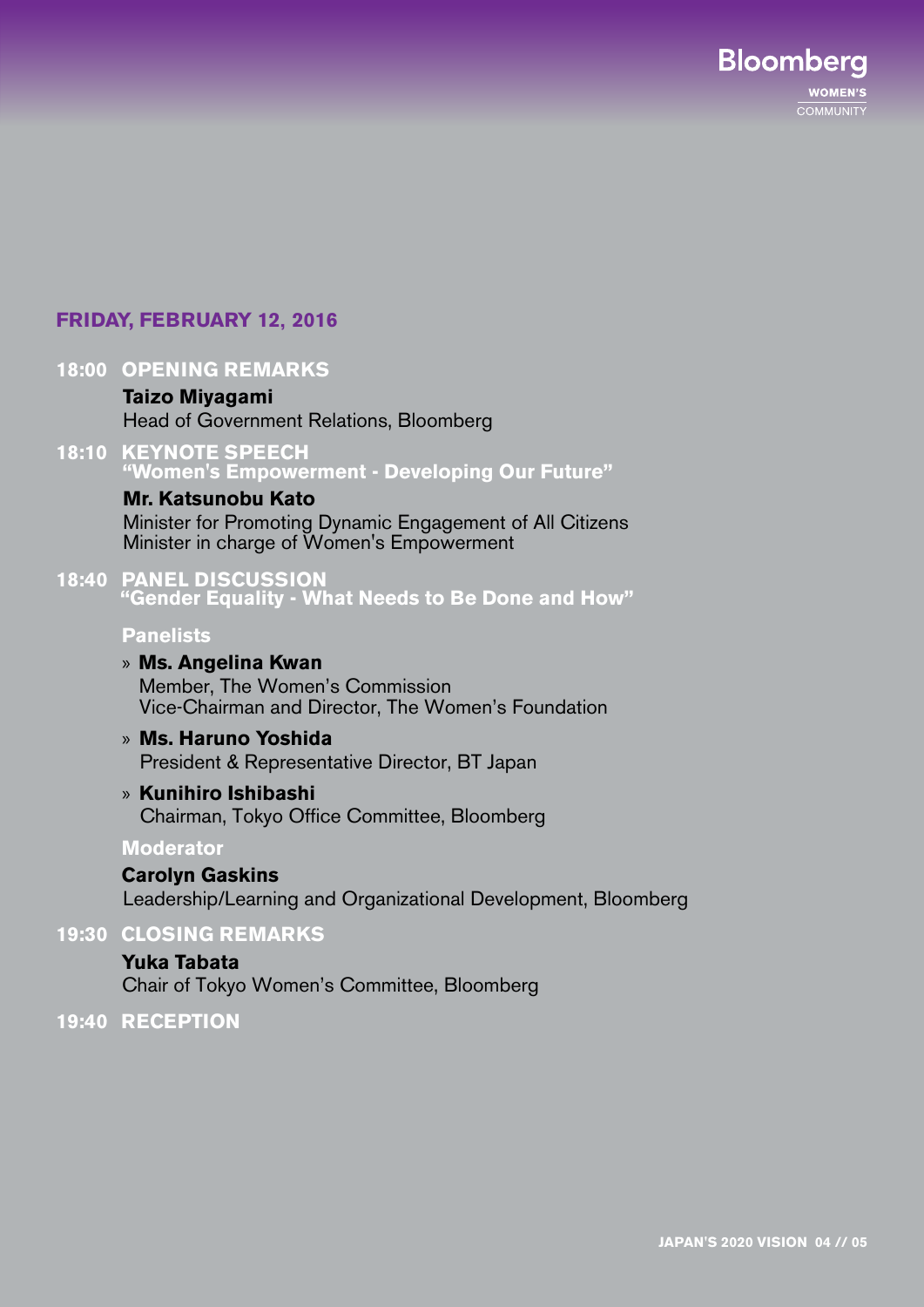# **BIOGRAPHIES**



### 加藤 勝信 氏 **MR. KATSUNOBU KATO**

#### 一億総活躍担当大臣/女性活躍担当大臣 **Minister for Promoting Dynamic Engagement of All Citizens Minister in charge of Women's Empowerment**

1979年東京大学卒業。同年、大蔵省入省。1984年倉吉税務署署長就任。1994年農林水産大臣 秘書官、1995年加藤六月衆議院議員秘書、2000年川崎医療福祉大学客員教授を務め、2003年 衆議院議員に初当選以来、5期連続当選。2007年内閣府大臣政務官就任(安倍改造内閣)、内閣 府大臣政務官再任(福田内閣)、2011年自由民主党岡山県支部連合会会長、2012 年自由民主党総裁特別補佐・報道局長、衆議院議員4期目当選 内閣官房副長官(第2次安 倍内閣)、2014年内閣官房副長官(第2次安倍改造内閣)、 内閣官房副長官(第3次安倍内 閣)、2015年一億総活躍担当、女性活躍担当、再チャレンジ担当、拉致問題担当、国土強靱 化担当、 内閣府特命担当大臣(少子化対策、男女共同参画)(第3次安倍改造内閣)に就任、 現在に至る。

Mr. Kato is a member of Prime Minister Shinzo Abe's cabinet, holding the portfolios of Minister for Promoting Dynamic Engagement of All Citizens, Minister in charge of Women's Empowerment, Minister in charge of the "Challenge Again" Initiative, Minister in charge of the Abduction Issue, Minister in charge of Building National Resilience, Minister of State for Measures for Declining Birthrate, and Minister of State for Gender Equality. His previous roles include Deputy Chief Cabinet Secretary and Special Advisor to the President of the Liberal Democratic Party.

After graduating from the University of Tokyo, Mr. Kato entered the Ministry of Finance in 1979. Since then he has served five terms in the House of Representatives from 2003- 2014. He may be particularly aware of the need for diversity in the workplace, because he is a father of four daughters.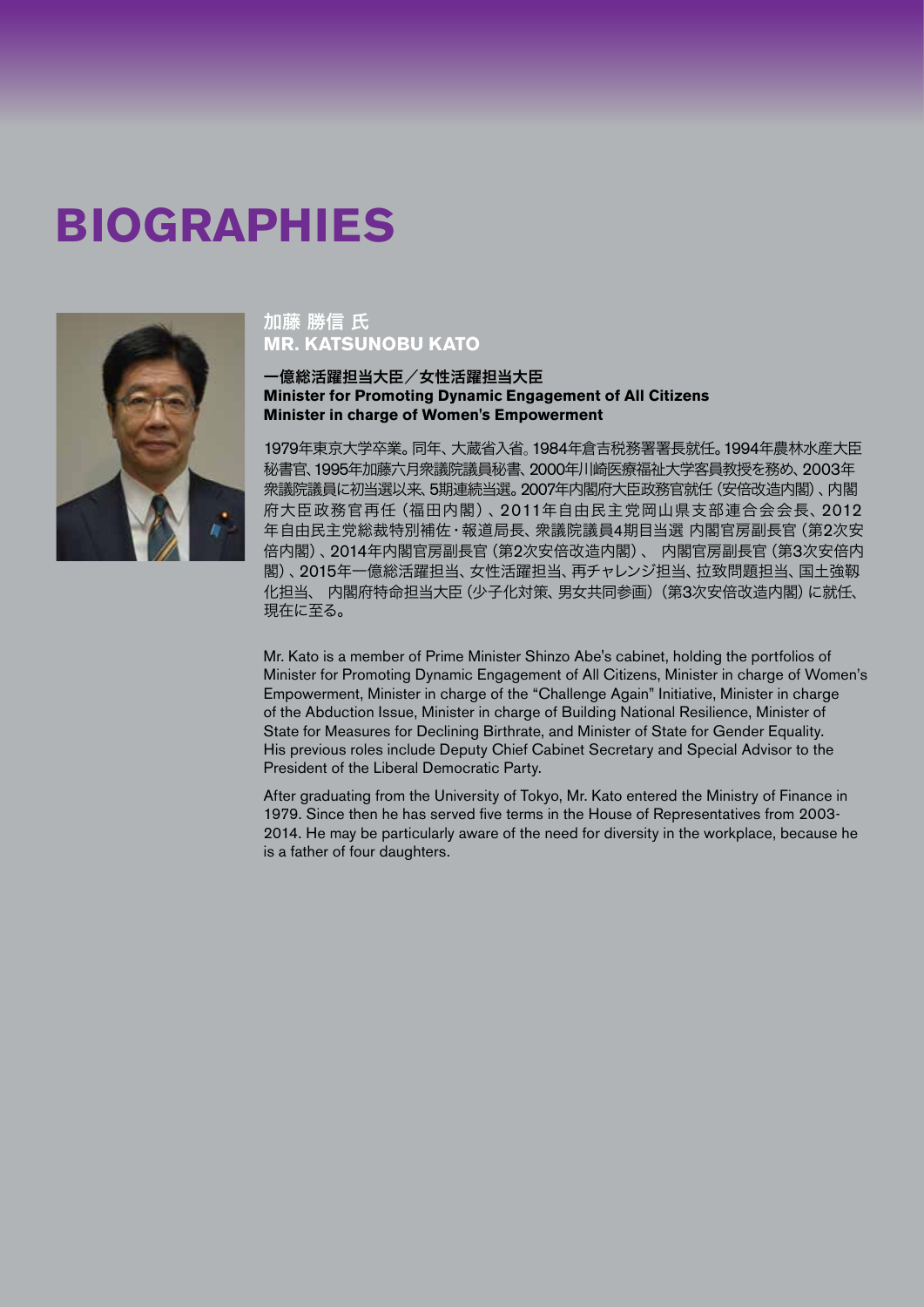## **Bloomberg WOMEN'S COMMUNITY**



### アンジェリーナ・クワン 氏 **MS. ANGELINA KWAN**

香港女性財団 副議長/香港政府女性権利委員会 特別会員 **Member, The Women's Commission Vice-Chairman and Director, The Women's Foundation** 

アンジェリーナ・クワン氏はアジアおよび米国において、事業開発、事業再編、規制/コンプラ イアンス、投資家・ステークホルダー向け広報の経験を29年以上有する。新卒でKPMGに就 職後、香港証券先物委員会、キャンター・フィッツジェラルド/BGCパートナーズ、クラインオー ト・ベンソン、HGアジア・リミテッド、ソニー・ピクチャーズ、リオリエント・グループ(HK376)、 および最近ではCLSAリミテッドにおいて、上級経営幹部、委員会、および/または取締役の各 役職を経験。

現在、香港アビバ生命保険で独立社外取締役および監査委員長を務める。香港政府により婦 女事務委員会および持続的発展評議会の会員に任命されたほか、マレーシア証券投資開発セ ンター取締役および監査委員長、婦女基金会副主席および取締役、香港理工大学会計財務学 院の名誉副教授、その他数多くの取締役会および委員会において役職に就く。

また、国際的な政府および規制機関での数多くの講演会を開くほか、講座も開設。

米国および香港公認会計士。南カリフォルニア大学卒。米ペパーダイン大学にてMBAを取得 したほか、香港大学と英マンチェスター・メトロポリタン大学にて法学士を取得。

Ms. Angelina Kwan is currently the Managing Director and Head of Regulatory Compliance for Hong Kong Exchanges and Clearing Limited. Ms. Kwan has over 29 years of experience in Asia and the United States, in business development, restructuring, regulatory/compliance, as well as investor and stakeholder relations. She started her career at KPMG and has held senior management, committee and/or board positions with the Securities and Futures Commission of Hong Kong, Cantor Fitzgerald/BGC Partners, Kleinwort Benson, HG Asia Limited, Sony Pictures, the REORIENT Group (HK376) and most recently, CLSA Limited.

Ms. Kwan is currently an Independent Non-Executive Director and Chairman of the Audit Committee of Aviva Life Insurance Hong Kong, a Hong Kong Government appointed member of the Women's Commission and the Council for Sustainable Development, a Director and Chairman of the Audit Committee of the Securities Industry Development Corporation of Malaysia, the Vice-Chairman and Director of the Women's Foundation, an Honorary Adjunct Professor of Finance for the Hong Kong Polytechnic University, and serves on a number of other boards and committees. She lectures frequently for various international government and regulatory organisations as well as course providers.

She is a Certified Public Accountant in the United States and Hong Kong and a graduate of the University of Southern California. Her MBA is from Pepperdine University and LLB with Hong Kong University and Manchester Metropolitan University.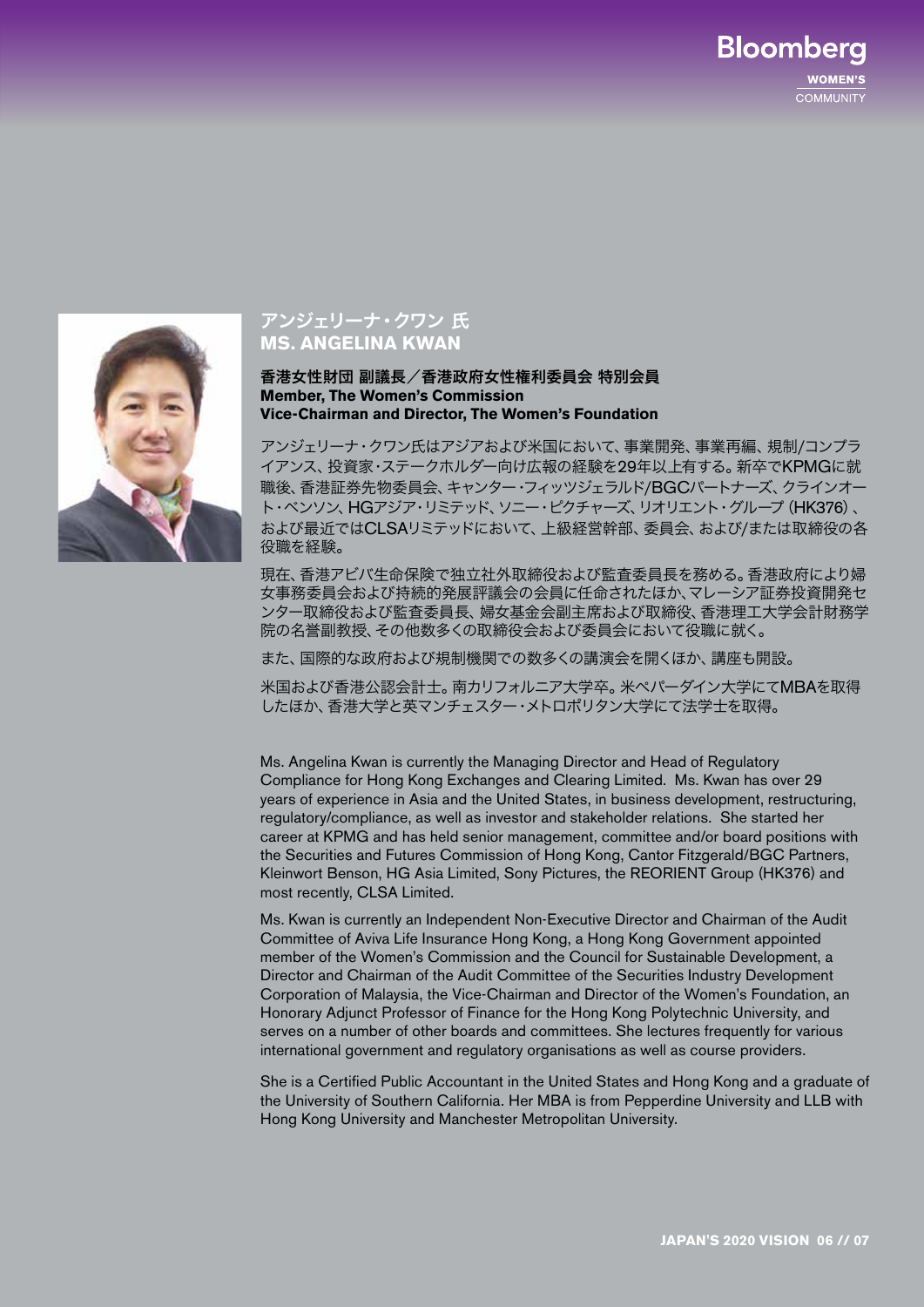# **BIOGRAPHIES**



### 吉田 晴乃 氏 **MS. HARUNO YOSHIDA**

BTジャパン 日本法人代表取締役社長/日本経済団体連合会 審議員会副議長 **President & Representative Director BT Japan Corporation**

BTの主要市場である日本におけるビジネス全般を統括し、成長戦略を推進しています。

吉田晴乃は2012年1月、BTジャパン株式会社の代表取締役社長に就任。1990年代にカナダ で通信会社に勤務して以来、女性の少ないテクノロジー分野でトップセールスとして20年以 上の実績を持つ。世界規模でダイナミックに変化しつづける通信業界にあり、北米及び日本 で、日系、非日系多国籍企業との大型案件をまとめ、顧客視点の立場からビジネスのグロー バル化を推進してきた。

ベライゾンビジネス日本法人では営業本部長を務め、日本のトップIT企業との戦略的パートナー シップを立ち上げ、日本のIT市場への本格的進出を指揮した。

2000年代は、NTTアメリカ(ニューヨーク事務所)、NTTコミュニケーションズ(日本本社) で営業課長を務め、同社のグローバル事業の展開、サービス拡販に実績を上げている。 働く女性の地位向上活動にも意欲的に参画しており、企業において人種・性別などの多様性を 推進するダイバーシティの重要性を自身の経験から提唱している。カナダ、米国、英国のビジ ネス界で培ったグローバルな視点や、ワーキングマザーとしての経験から、新しいロールモデル として注目されている。2015年6月、日本経済団体連合会 審議員会副議長に史上初の女性 として就任。

Ms. Yoshida was appointed as President & Representative Director at BT Japan Corporation in January 2012.

Ms. Yoshida has over 20 years of global experience as a top salesperson in the maledominated communications industry since beginning her career in this sector in the 1990's while living in Canada. In the globally evolving and dynamic communications industry, Haruno has led large deals with both Japanese and non-Japanese clients in North America and Japan and promoted business globalisation from a customer-centric viewpoint. Prior to joining BT, Haruno was General Manager at Verizon Business, leading the company's Enterprise Sales and successfully penetrating the Japanese market through innovative collaborations with domestic IT partners.

In the 2000's, Ms. Yoshida was a sales manager for NTT, both in Japan and the US. She supported the global expansion of their business by opening up the Japanese multinational company (MNC) market in the US and non-Japanese MNC market in Japan.

Ms. Yoshida regularly presents on diversity and inclusion in the workplace and is a strong advocate of the benefits associated with these practices. She has attracted attention as a new role model for the working women in Japan from her own experience as a working mother and her global perspectives, which she learned through doing business in Canada, the US and the UK.

In June 2015, Ms. Yoshida was appointed as the first female Vice Chairman of the Board of Councillors for Keidanren.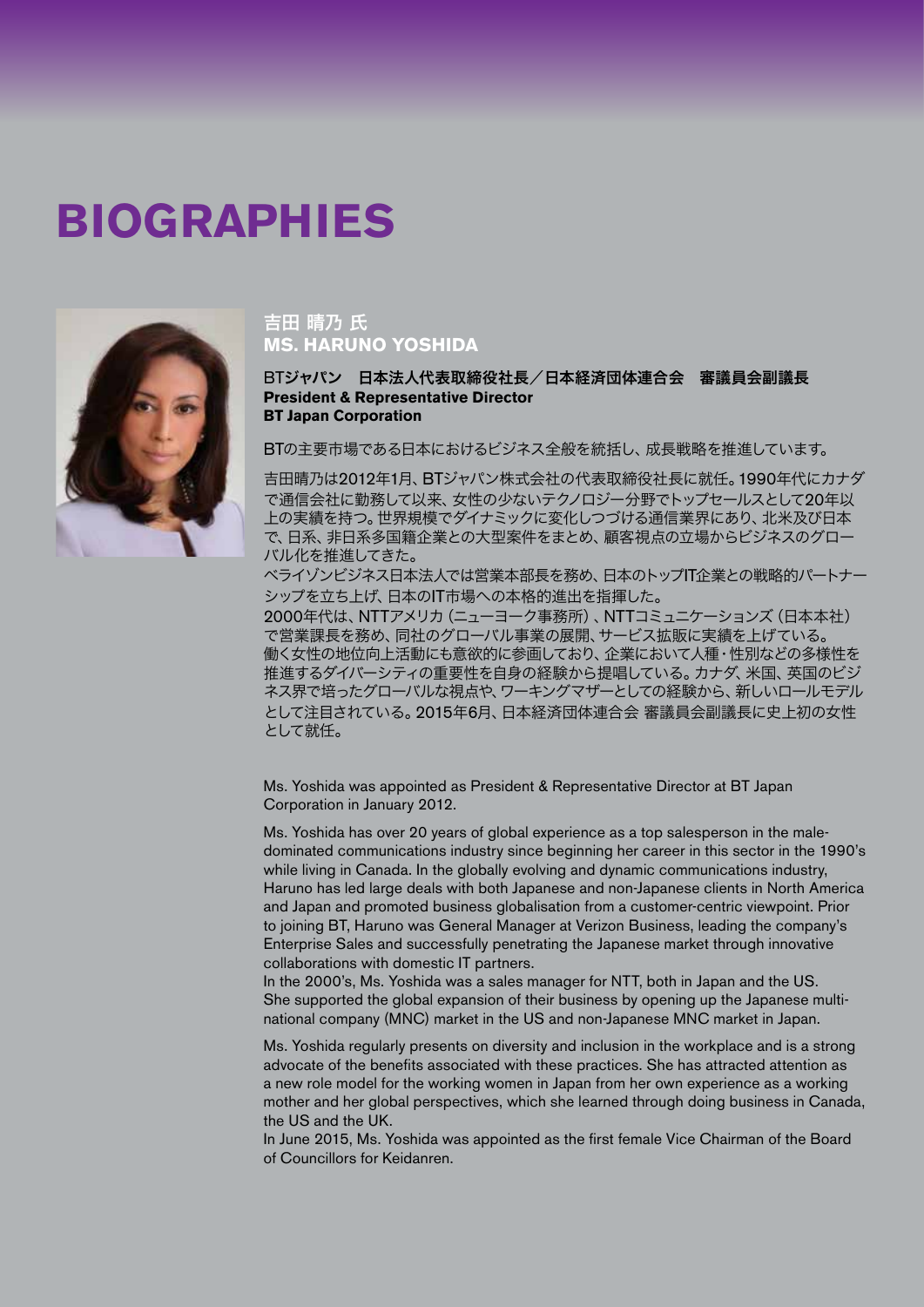**Bloomberg** WOMEN'S **COMMUNITY** 



### 石橋 邦裕 氏 **KUNIHIRO ISHIBASHI**

#### ブルームバーグ 在日代表 **Chairman, Tokyo Office Committee Bloomberg**

2013年9月より現職。営業統括マネージャーとして日本全域の営業推進を担当する。2012年 8月より東京オフィスの責任者として在日代表を務めている。

2000年端末営業としてブルームバーグに入社。主に外資系金融機関を担当。2005年に データライセンス営業としてブルームバーグ公社債基準価格(BBYF)を日本市場に浸透さ せる。その後、端末営業のチームリーダーとして、バイサイド、政府系金融機関、新規ビジネスな どを手掛け、2006年営業マネージャーとして、日本市場に対応した製品開発、市場開拓、 人材育成、顧客サービスなどあらゆる面で日本独自のビジネス戦略を実行する。

2009年ロンドンオフィス営業マネージャーとして英国全域のビジネスを担当する。2011年よ り日本アナリティクスマネージャー、2012年アジア地域アナリティクスマネージャーを歴任 し、アジア太平洋地域のアナリティクス部門顧客サービスのレベルを押し上げることに貢献。

アジア太平洋地域のダイバーシティ&インクルージョン・エグゼクティブ・スポンサーとして職 場における多様性向上に積極的に取り組んでいる。

Kunihiro Ishibashi began his career at Bloomberg in 2000.

As a sales representative in the Tokyo office, he was mainly responsible for managing accounts of foreign-affiliated financial institutions. In 2005, he successfully promoted the adoption of the Bloomberg Yen Bond Fixing Price (BBYF) to custodians and pension funds. Today the vast majority of JPY bonds in pension funds are evaluated using BBYF.

As a sales team leader from 2005, Kunihiro covered a variety of business areas, including buy-side institutions, government agencies and new business. In 2006, he became a sales manager covering the whole Japanese market, going on to develop and deliver proprietary business strategies that focused on product development, cultivating new markets, nurturing human resources and improving customer service.

In 2009, Kunihiro became a sales manager in London, covering the entire UK market, before returning to Japan in 2011 and assuming the role of Tokyo Analytics Manager. The following year he was made Head of Asia Analytics and also became the Chairman of the Tokyo Management Committee, which oversees all initiatives by Bloomberg Tokyo office.

Since 2013, Kunihiro has been the Head of Sales for Japan. He is also the Asia-Pacific advocate for Bloomberg's Diversity and Inclusion policy, acting as executive sponsor of both internal and external company initiatives.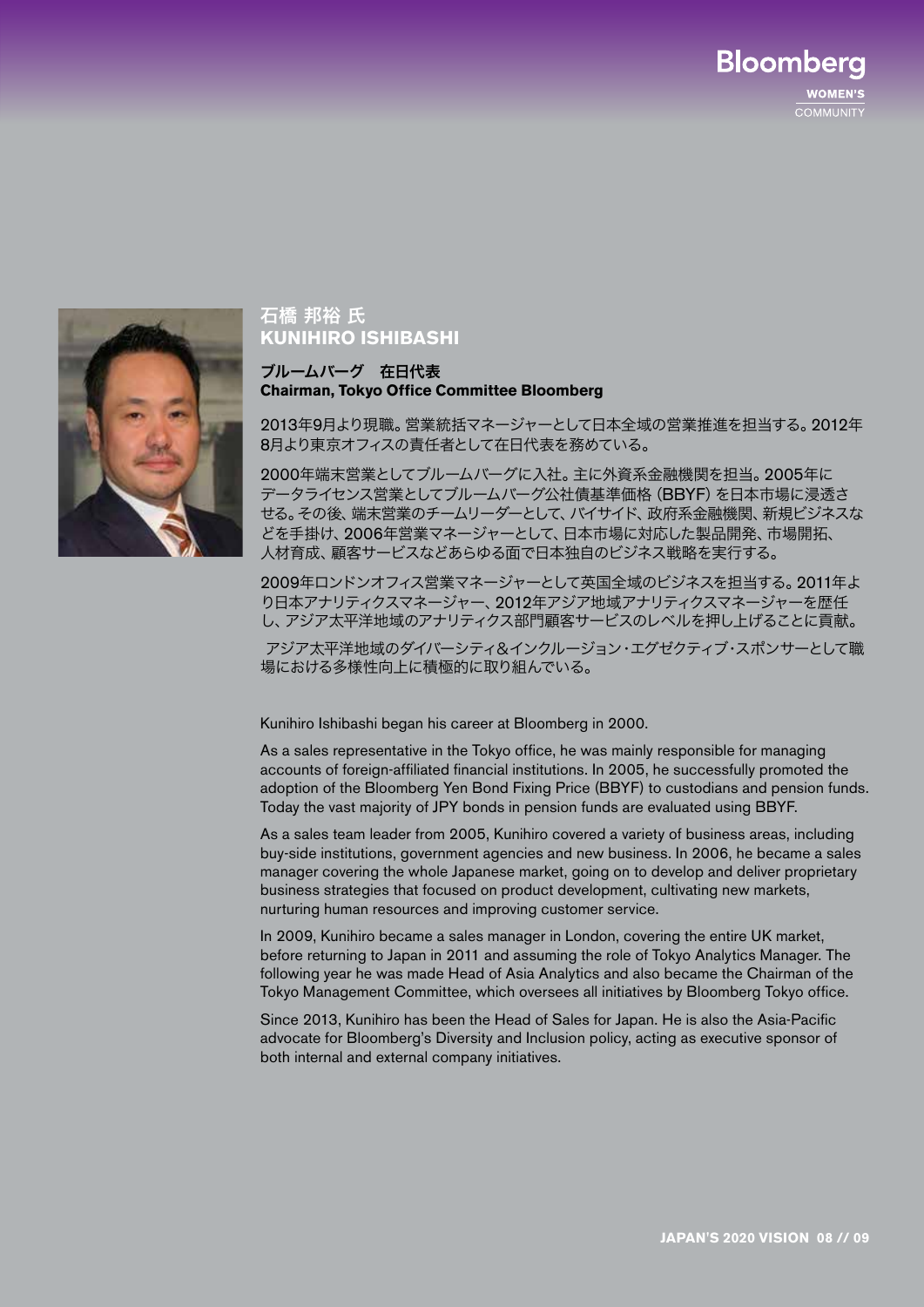# 森トラストの次代担う女性経営者 創業家出身の重圧克服

【記者: 桑子かつ代、Kathleen Chu】

(ブルームバーグ):急成長するアジアの主要都市に負けない国際 都市、東京への脱皮に一役買いたい-。総合不動産の森トラストグ ループの中枢に座る伊達美和子氏(43)は、「男社会」と言われる 不動産業界には珍しい女性経営者だ。グループを率いる父の森章 氏(78)は「近い将来、森トラストの社長だ」と話し、後継者に指名 している。

伊達氏は、持ち株会社の森トラスト・ホールディングス (HD)社 長の森章氏を父に持ち、傘下の中核デベロッパー森トラストの専 務と、森トラスト・ホテルズ&リゾーツ(H&R)の社長を兼務。不動 産開発とホテル運営の両輪を担う。森トラストHDの筆頭株主でも ある。

 米フォーブス誌で「世界一の資産家」にランクされたこともあ る祖父の森ビルグループ創業者、故森泰吉郎氏の遺伝子を引き 継ぎ、幼少期から「不動産に興味があった」という。小学生の時に はリゾート開発の現場に足を運び、アークヒルズの完成を親族の 横で見守った。聖心女子大学時代の卒論は「田園調布の再開発」 だ。

 森トラストと袂を分かち、六本木ヒルズを手掛けた森ビルは叔 父の故森稔氏から、プロパーの辻慎吾社長に代替わりしている。 一方、創業家出身の伊達氏は、「新しい発想で何か達成しないと 何ら評価されない。評価されない立場で親族だから何かになると いうのは、自分にとっても周りにとっても不幸だ」と重圧を感じ、卒 業後も他社などで武者修行。98年、森ビル開発(現森トラスト)に 入社した。

 外資系ホテルがまだ少なかった当時、米コンラッドやウェス ティン、マリオットなど高級ホテルの開業に関与し、大型再開発に 尽力。自社ビルとの賃貸契約やフランチャイズ契約、国内ホテルの 外資ブランドへの衣替えなどで事業を拡大してきた。グループの ホテル事業は10年間で売上高で1.8倍、利益は4倍になったという。



 みずほ証券の石沢卓志上級研究員は、「不動産業界は基本的に 男の世界」とした上で、女性経営者の伊達氏について、創業家出身 というバックボーンがあるのは強みだとし、課題は「カリスマ性を 前面に出していけるかどうかだ」と話す。

#### 意識のリノベーション

 伊達氏は正月になると親戚一堂が集まり、経済の話をするよう な雰囲気の中で育った。帝王学を授けられた記憶はないというが、 祖父の泰吉郎氏が「面接のように質問をたくさんしてきて、的確に 答えようと懸命だった」と振り返る。

 聖心女子大3年時には泰吉郎氏に「自分の手元で育てたい」と 言われたが、「親族がどうだからということではなく、自分がやり たいことをやるには実績が必要」との思いから、誘いを振り切り、 慶応大大学院に進学。家業を継ぐ前にコンサルタント会社のほか、 ホテル・ニューオータニで「ホテル関係を経験したいと思い、企画 の仕事に関わった」。

 外部の空気に触れることで、「リーダーになるには経験や組織 を束ねる力が必要」との思いを強くした。社長を務める森トラスト H&Rでは、求心力を維持するために、トップダウンで物事を決め るのではなく、むしろ「課題を与えて、自分の力で答えを出してもら う」という経営スタイルを取っている。自ら考える「意識のリノベー ション」を進め、従業員が納得しながら業務改善に取り組むボトム アップ方式だ。

#### 男社会

 伊達氏が活動する舞台は男社会。安倍政権は成長戦略の一環 として、社会のあらゆる分野で20年までに女性が指導的地位に占 める割合を30%以上とする目標を掲げたが、労働政策研究・研修 機構によると、不動産業界の女性管理職割合(部長)は1.4%。医 療・福祉の31.5%に比べ、極端に低い。

「これからは女性自身が働いていく時代になる、と小さい時から母 に言われた」。家業への興味と同時に、両親の理解が相まって美 和子氏は学生のころから不動産業を志すようになった。父の森章 氏は、「伊達は事業意欲が旺盛で、能力がある。度胸もある」と話 し、実力を見込んでグループの中枢に引き上げたという。

「これからは女性自身が働いていく時代になる、と小さい時から母 に言われた」。家業への興味と同時に、両親の理解が相まって美 和子氏は学生のころから不動産業を志すようになった。父の森章 氏は、「伊達は事業意欲が旺盛で、能力がある。度胸もある」と話 し、実力を見込んでグループの中枢に引き上げたという。

#### 続きはこちらから

http://www.bloomberg.co.jp/news/123-NIIHCQ6JTSE901. html

写真: Akio Kon/Bloomberg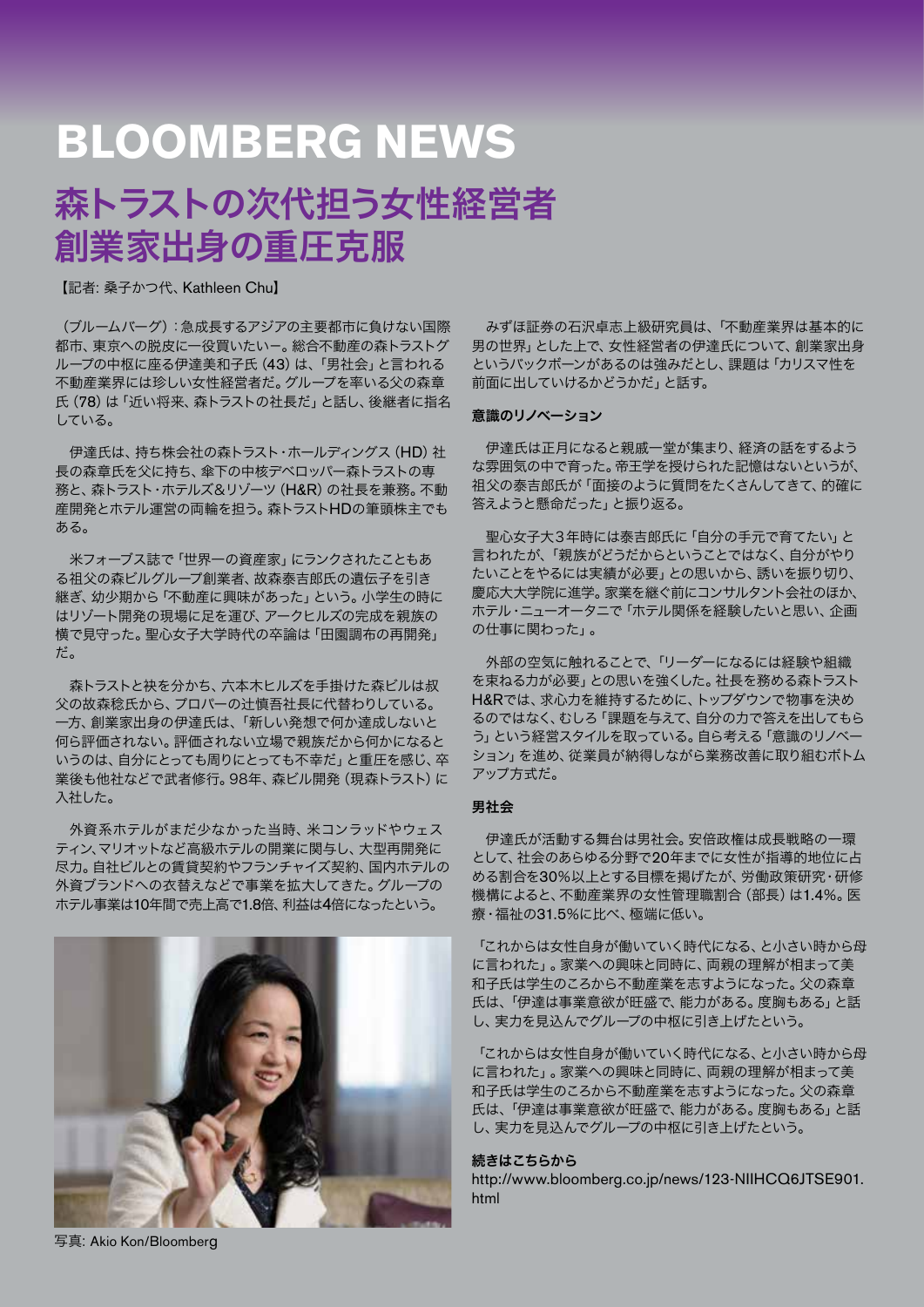**WOMEN'S COMMUNITY** 

**Bloomberg** 

## **Billionaire's Daughter Turning CEO Shows What Japan Lacks**

By Kathleen Chu and Katsuyo Kuwako

Anyone wondering why Prime Minister Shinzo Abe is crusading to get more women running Japan's maledominated corporations should meet Miwako Date, daughter of Japanese billionaire property developer Akira Mori.

Four years after Date became president of Mori Trust Hotels & Resorts Co., a unit of Mori Trust Co., the company is forecasting hotel revenue to grow 26 percent in the latest fiscal year. That compares with an average 5.4 percent gain at the five largest hotel operators in the same period, the year ended March 31, according to an estimate by Mizuho Bank Ltd.

So Mori has picked Date, 43, to take over his Mori Trust Co., the closely held development firm with 149.7 billion yen (\$1.3 billion) in revenue, 94 office buildings and about 30 hotels - including the Conrad Tokyo, the yearold Courtyard by Marriott Tokyo Station and the Suiran, a Japanese-style luxury hotel in Kyoto, which opened last month in collaboration with Starwood Hotels & Resorts Worldwide Inc.

"She is very ambitious, and she is very capable," the 78-year-old Mori, the current chief executive officer, said in an interview in which he credited his daughter with the success of the company's hotel business and confirmed she'll take his place in "the near future," without giving a date.

#### **Unusual Leader**

As Abe seeks to increase female managers to 30 percent Japan-wide by 2020, Date is an unusual leader in a sector



dominated by men. Although women account for about 40 percent of the real-estate workforce, according to the Statistics Bureau of Japan, only 1.6 percent of the industry's managers are female, a report by the Ministry of Health, Labour and Welfare said. It's 4.9 percent on average in Japan's private sector, government data show.

"Japan's largest companies must produce more top female leaders going forward," said Yasuhiro Matsumoto, a Tokyobased senior manager at ABeam Consulting Ltd. A woman at the helm of Mori Trust "will be a role model."

Japan can't truly thrive unless all citizens reach their fullest potential, the prime minister wrote in a Bloomberg commentary published late Friday.

"The question is no longer whether to pursue the advancement of women but what positions and roles they should take on, and how soon," Abe wrote.

#### **Tycoon's Granddaughter**

Date is the granddaughter of the late property tycoon Taikichiro Mori, who six decades ago founded Mori Fudosan. After his 1993 death, sons Minoru and Akira split the company in two - - Mori Building Co. and Mori Trust, now Japan's biggest closely held developers. Mori Building, which spent years planning and completing the Roppongi Hills complex in central Tokyo, focuses on multibillion-dollar complexes. Mori Trust sticks to single or twin structures.

Date credits her father and grandfather with fostering her ambitions and goals. When she was young, they frequently peppered her with questions, prompting her to think indepth and "consider the best ways to respond and explain," she said in an interview in January.

Date attended Sacred Heart private girls school in Tokyo, where Empress Michiko was educated. She received a master's degree in media and governance from Tokyo's Keio University, and joined Mori Trust in 1998 after a stint at a Japanese consulting firm that helped her establish a track record, Date said.

#### **For the rest of the story, please see:**

http://www.bloomberg.com/news/articles/2015-04-26/ billionaire-s-daughter-turning-ceo-shows-what-japan-inclacks

Photographer: Akio Kon/Bloomberg **JAPAN'S 2020 VISION 10 // 11**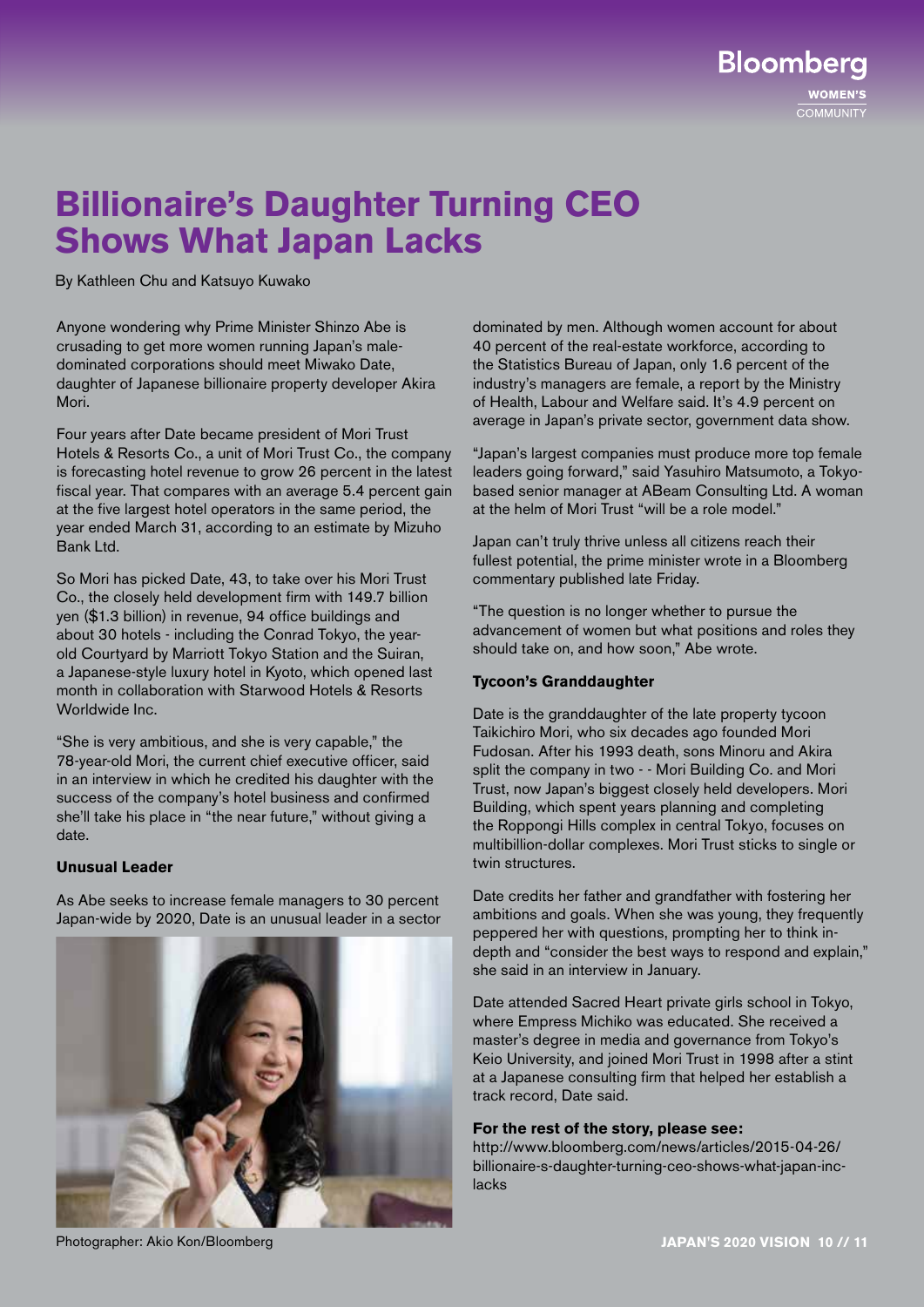## 衆院の女性比率は北朝鮮以下 議員立法で国政進出後押しの動きも

【記者: 高橋舞子、Isabel Reynolds】

(ブルームバーグ): 安倍晋三首相は「女性活躍」を成長戦略の 柱に据えている。女性の就業率は過去最高を更新したが、衆議院 での女性議員比率は1割に届かず、国際比較でも北朝鮮より下位 に甘んじている状態だ。国政進出を後押しするための議員立法を 目指す超党派議連の動きも出ているが、法案提出は次の国会以降 になる。

 2009年の民主党政権時代には11.3%だった衆院での女性議員 比率は、第2次安倍政権が発足した12年に7.9%に落ち込んだ。 14年の選挙後は9.5%まで回復したものの、下院を対象にした15 年8月1日現在での国際比較ではボツワナと同じ117位で、73位 のサウジアラビアや88位の北朝鮮よりも低い。参院は15.7%。 1889年設立の各国議会の国際機関、列国議会同盟(IPU)の集計 による。

 上智大学の三浦まり教授は、日本で女性議員が少ない背景に は、政治は女性の仕事ではないという固定観念があると指摘す る。そのため、女性は政治の世界に入りにくく、政治家になった後 もあまり支持を得られなかったり、偏見を持っている人たちから公 然と非難されたりする、と説明した。その上で、女性の政治登用に 関する法案の必要性を指摘した。

 自民党の野田聖子前総務会長は7月29日のインタビューで、男 性議員が圧倒的に多い現状では男性的な議題が優先されやすい と指摘し、「それを戦後70年間続けてきた結果、この国を滅ぼすで あろう少子化という根本的な問題が発生している」と語っていた。

#### 女性活躍推進法案

 政府は20年までに各分野における指導的な地位に占める女性 の割合を30%程度に引き上げる目標を掲げている。12年の第2次 安倍政権発足以降、民間や公務員の世界で女性の登用は進んで おり、15歳から64歳の女性の就業率は6月に65.1%を記録。比較 可能な1968年1月以降で過去最高を更新した。15年度に採用した



写真: Junko Kimura-Matsumoto/Bloomberg

国家公務員のうち、幹部候補とされる総合職に占める割合は34.3% となり、戦後初めて3割を超えた。

28日の参院本会議では、女性活躍推進法案が自民党や民主党 などの賛成で可決、成立する見通しだ。従業員301人以上の企業 や国、地方自治体に女性登用の数値目標の設定や行動計画の公 表を義務付けることが柱だ。

#### 議員連盟

 有村治子女性活躍担当相は21日の記者会見で、同法案の意義 について「今までこの種の法案はなかった」と指摘。数値目標の設 定に対する抵抗などもあったが、「家庭の幸せや日本の活性化の ため」に必要との思いで取り組んできたと語った。

 ただ、同法案は女性の政治登用については触れていない。自 民、民主両党など超党派の国会議員で構成する「政治分野におけ る女性の参画と活躍を推進する議員連盟」(会長・中川正春民主 党衆院議員)は、次の臨時国会で、女性の政界進出を促進する法 案の提出、成立を目指している。

 具体的には選挙の候補者を男女同数にするよう各党に努力義務 を課すほか、衆院の比例選挙で当選者が男女同数になりやすい名 簿の作成を可能にする法案を準備している。

 議連会長の中川氏は26日の取材に対し、「人口は男女で半分ず つなのだから、本来は国会議員も半分ずつが当たり前。それに一 歩でも近づくきっかけ作りになればいい」と語った。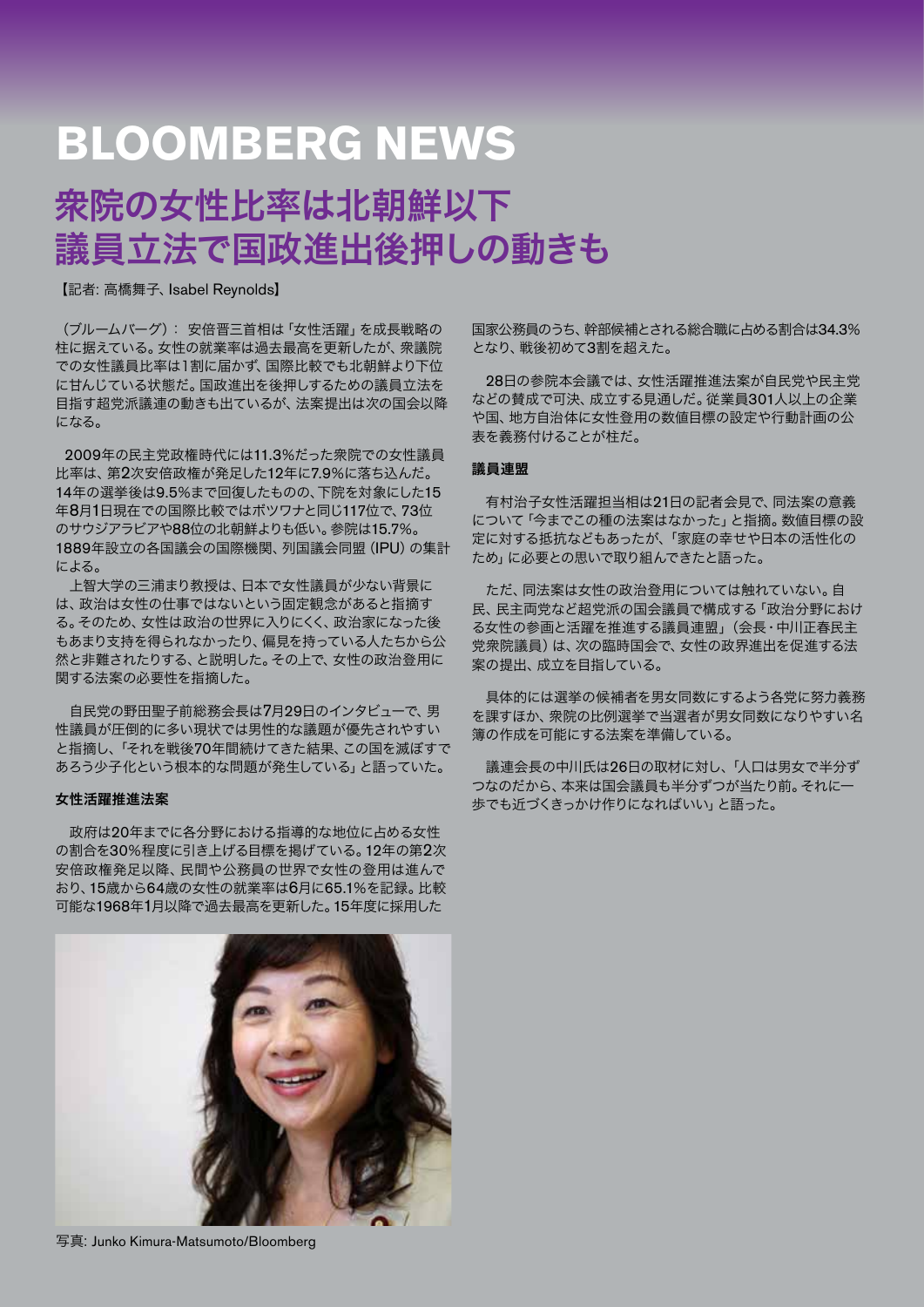**Bloomberg** COMMUNITY

# **Japan's Women Struggle as Representation Trails Saudi Sisters**

By Isabel Reynolds and Maiko Takahashi

- Nation ranks 117th out of 190 in terms of women in parliament
- Cross-party group drawing up affirmative-action legislation

A look around his own workplace would show Japanese Prime Minister Shinzo Abe he still has much to do on his flagship "womenomics" policy.

Japan ranks 117th out of 190 countries in terms of female representation in parliament - lower than Saudi Arabia and Bangladesh. The 83 women (there are 634 men) are fewer in number than the business leaders and politicians from around the world speaking Friday and Saturday at Abe's showcase "World Assembly for Women" event in Tokyo.

In Japan, fostering the representation of women is as much about economics as gender equality. The country's aging population and low birthrate are shrinking the work force, and in a nation averse to immigration, Abe needs to put more women to work to relieve labor shortages that could crimp growth in Asia's second-biggest economy. Now, legislators are turning to affirmative action to boost the ranks of women in the nation's parliament.

Abe's colleagues are hardly setting a good example. Less than 10 percent of lawmakers in the lower house are female. This compares with 29 percent in the U.K. and 37 percent in Germany. It's also well shy of Abe's goal for females to hold 30 percent of supervisory positions in all fields by 2020.

While the gender stereotypes that tend to keep women out

of politics are common to many countries, the difference is that Japan has done less to counter them, according to Mari Miura, a professor of political science at Sophia University in Tokyo.

"Other countries have implemented lots of mechanisms to increase the number of women and Japan hasn't done anything," said Miura, who provided the ideas for the bills. "That's why Japan lags so far behind."

South Korea, by contrast, has compulsory quotas for party candidate lists, and women now occupy 16 percent of the seats in the national assembly.

#### **'Shining' Women**

One of the draft Japanese bills would urge parties to aim for gender parity in the selection of candidates, while the other puts forward a new system to help more women into the lower house via proportional representation. Miura said penalties have deliberately been avoided to make it easier for all parties to agree on the bills.

Having more women in the legislature would increase the chance that lawmakers would address the issues that triggered Japan's demographic woes, said ruling party lawmaker Seiko Noda, who is part of the group working on the new legislation. Mothers are disadvantaged at work by a range of factors, including shortages of childcare, gender pay gaps and long working hours.

"If you want children to be born, you need women," Noda said in an interview last month. "But their voices have not been heard. So no one has dealt with all the issues surrounding children and we are facing this fatal problem."

#### **Name Recognition**

Without intervention, the working-age population could fall by almost half to about 44 million by 2060, according to the National Institute of Population and Social Security Research. Tapping Japan's pool of non-working women could help ease any resulting labor shortage. Less than 64 percent of Japanese women between the ages of 15 and 64 were working in 2014, compared with 81.5 percent for men, according to government data.

#### **For the rest of the story, please see:**

http://www.bloomberg.com/news/articles/2015-08-27/ japan-s-women-struggle-as-representation-trails-saudisisters

Photographer: Junko Kimura-Matsumoto/Bloomberg **JAPAN'S 2020 VISION 12 // 13** 

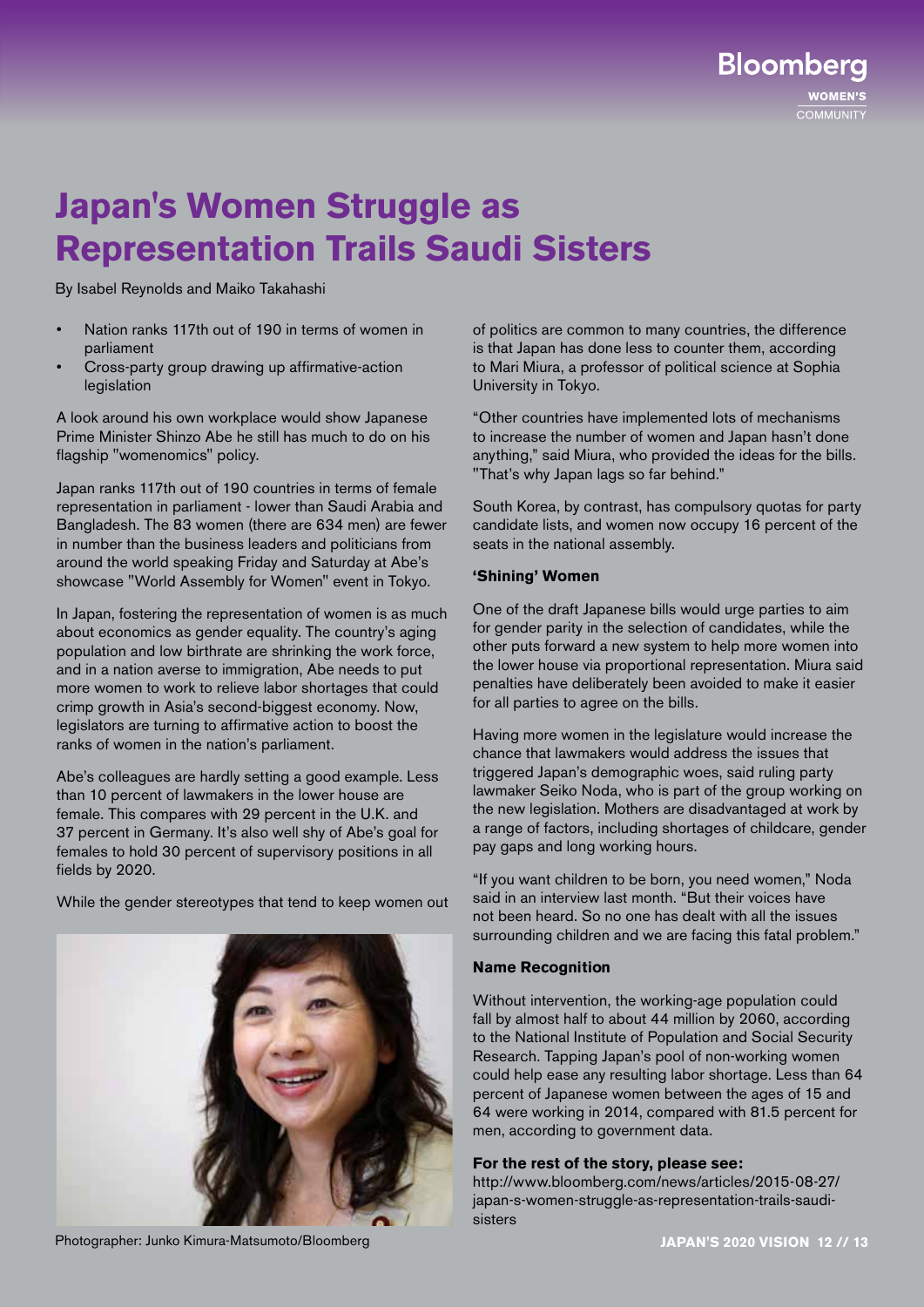# 介護、子育て、真夜中まで仕事 日本の女性は大変

【記者: 野原良明】

(ブルームバーグ):中崎浩美さん(55)はビジネスシステムコン サルタントとして大みそかも真夜中過ぎまで働いていたことがあ る。しかし昨夏、仕事を辞めた。

 マイクロソフトで働いた後、東京にあるベンチャーのコンサルティ ング会社で働いていたが、母の介護のため松山市に引っ越すこと を決めた。

 中崎さんは「何かあってからだと、こちらも動揺するし、打つ手も 後手後手になると思った。母の側にいて少しでも長生きしてもらえ るように気を配れたらいいと思う」と話した。

 男性中心の企業社会でせっかく認められながら、自分や夫の親 の高齢化に伴ってキャリアを断念する選択を迫られる女性は増え ている。

 安倍晋三首相は女性の就労を促す政策を掲げているが、介護と いう伝統的に女性が背負わされがちな負担の軽減に向けた具体的 な措置は不十分なのが実情だ。

 三菱UFJリサーチ&コンサルティングの経済・社会政策部・ 主任研究員の矢島洋子氏は「せっかく女性を労働力市場で活躍し てもらおうというなかで、親の介護も女性たちにという風になって くるとうまくいかない」と指摘した上で、「仕事と介護の両立という のは最近ようやくスポットライトが当たり始めたところで、まだ具 体的な話に政策としてはなっていないと思う」と語った。

#### 大介護時代

 急速に高齢化が進む日本では今後10年に65歳以上の人口が約 262万人増える見込みだ。高齢者の増加に対して数の少ない子供 たちにかかる介護の負担は重い。日本の移民政策の下では、外国 人に介護を頼ることはできない。晩婚化によってフルタイムで働き ながら子育てと介護に同時に直面する女性も増える見通し。国と



写真: Tomohiro Ohsumi/Bloomberg

自治体の財政も厳しく介護施設の整備も進みにくい。

 総務省統計局によれば、2012年までの5年間に介護・看護のた めに退職や転職をした人は48万6900人に上り、その80%が女性 だった。

 東京海上日動ベターライフサービスのシニアケアマネージャー 石山麗子氏は「もともと日本が男性社会であったことに加え、所得 の水準を見ても平均ではいまだに男性の方が多い。なので、親の 介護が発生したときにどちらがみるとなると所得の少ない方という ことになる」と説明した。「もともと、子育てや家庭の中のことは女 性がやるものだという日本の文化というのがある」とも述べた。

 労働年齢にある女性の就業率は14年に過去最高の63.6%となっ たものの、所定内給与額は男性の72%程度にとどまっている。安 倍首相は20年までに女性が指導的地位の少なくとも30%を占め る目標を掲げるが、中崎さんは「しらけてます。よく言うわと思いま す」と首を振った。

#### 終電まで仕事

 未婚の管理職の中崎さんは遅くまで働き終電で帰ることもあっ た。給料は高かったが、母親を預ける信頼できる介護施設を見つ けるのは簡単ではないし、東京で仕事をしながら愛媛で介護をす るのは現実的ではなかったという。

 政府が介護報酬を削る中で、高齢者の在宅ケアを余儀なくされ る家庭が増えている。移民が制限されている日本では香港やシン ガポールのようにメードを雇うこともままならない。

 厚生労働省の職業家庭両立課課長補佐 中井麻祐子氏は国がで きることにも「やはり限界がある」とし、「家族介護者の方が、職場 で介護休業、休暇を使いつつ仕事も続けられる職場環境をあわせ てやっていかないといけない」と語った。

11年に丸紅が40代と50代の社員に対して行った調査によると、 11%が介護しており、84%が5年以内に介護をする可能性がある と答えていた。同社は過去10年に有給休暇を増やしたり無給の介 護休業期間を1年に延ばすなどの策を講じてきた。

#### 介護と仕事の両立

 丸紅人事部の許斐理恵ダイバーシティ・マネジメント課長は「介 護は期間が長いので一度辞めて再雇用とかになっても自身が65 歳とか高齢になっていることもあるので難しい面がある」とし、「両 立しながら続けてほしい。経験がモノを言う仕事もあるので」と いう。

#### 続きはこちらから

http://www.bloomberg.co.jp/news/123- NNZBL56KLVR401.html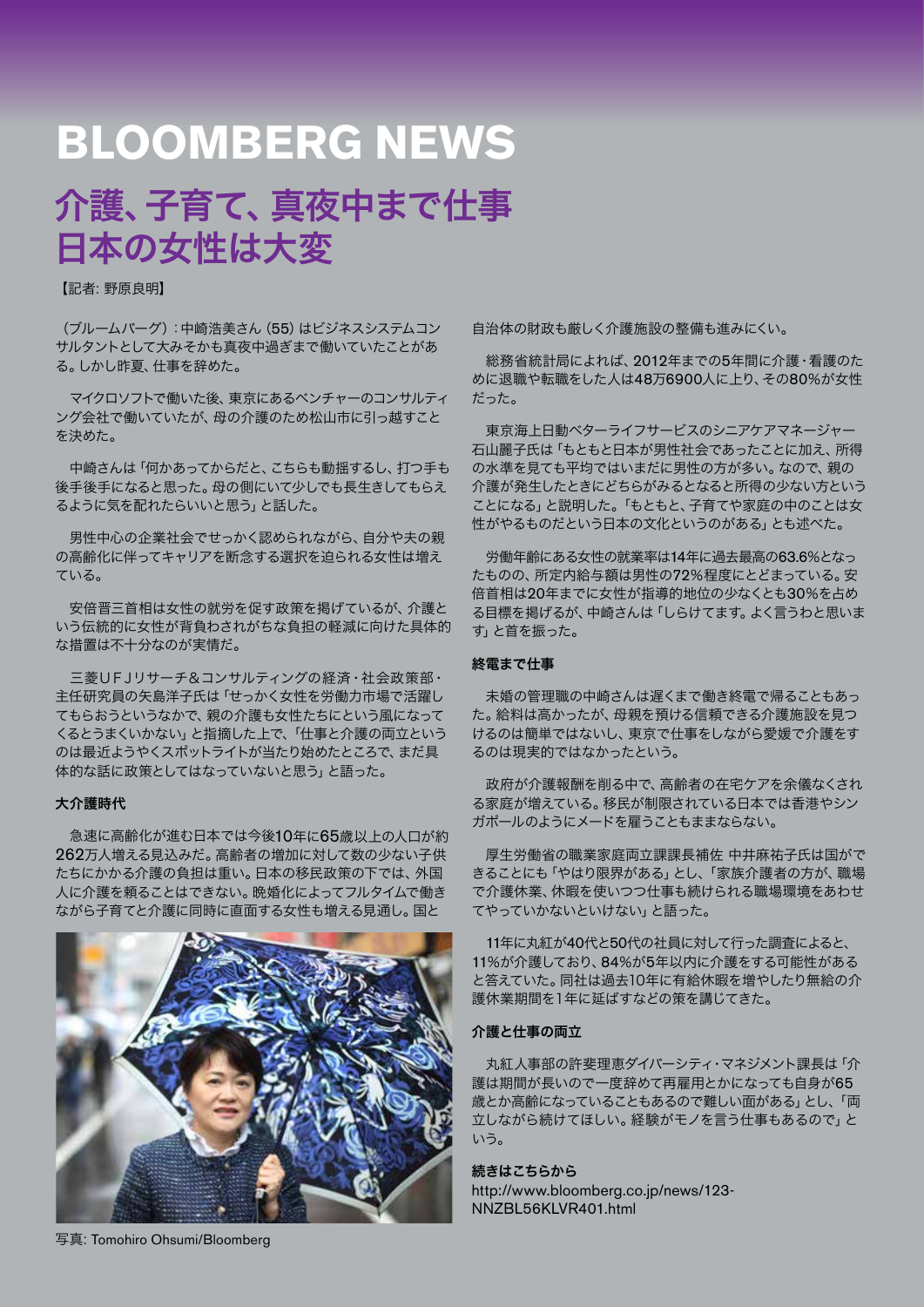**Bloomberg** COMMUNITY

## **A Woman's Job in Japan Care for Kids and Parents, Work Late**

By Yoshiaki Nohara

Hiromi Nakasaki remembers working past midnight on New Year's Eve and during holidays as a business systems consultant in Japan's notoriously long-houred work environment. Last summer, at the height of her career, she quit.

A consultant in the software industry in Tokyo, Nakasaki uprooted her life to look after her ailing mother, roughly 670 kilometers (420 miles) away in the city of Matsuyama.

"I didn't want to wait until something happened to her," said Nakasaki, 55. "I wanted to stay with my mother and help her live as long as she could."

Nakasaki's choice is one that faces a growing number of women who have successfully battled for recognition in a male-dominated business world, only to have to drop out once their parents or parents-in-law become old. While Prime Minister Shinzo Abe promotes the idea that the workforce needs more women, the government has done little to lift the burden of their traditional obligation to care for the aged.

"The government wants women to fare well in the labor market, but you can't make it work if women are also asked to care for their parents," said Yoko Yajima, a research analyst at Mitsubishi UFJ Research and Consulting Co. in Tokyo. "A spotlight is finally on how to help people juggle work and elderly care."

#### **Aging Fast**

What that spotlight illuminates is not very encouraging. Japan is aging fast, adding 2.6 million pensioners in the



Photographer: Tomohiro Ohsumi/Bloomberg **JAPAN'S 2020 VISION 14 // 15**

next 10 years. The proportion of young to old is falling, putting a greater burden on fewer children to care for parents. Restrictive immigration policies mean a shortage of care workers or affordable home care services. Women are marrying later, narrowing the window between childcare and elderly care when they can work full time. The national and regional governments are struggling with more than 1,000 trillion yen (\$8.3 trillion) in debt, making it hard to pay for nursing homes.

In the five years to 2012, 486,900 Japanese quit or changed jobs to care for older family members, according to the statistics bureau. About 80 percent were women.

"Japan has been a male society and men still make more money on average, so women tend to provide family care," said Reiko Ishiyama, who creates elderly care plans at Tokio Marine Nichido Better Life Service Co. "It's rooted in Japanese culture that women take care of household needs."

While the proportion of working-age women with jobs rose to a record 63.6 percent in 2014, they are only paid about 72 percent as much as men. Abe said Japan should be "a society where women shine," and he wants to see women account for at least 30 percent of management roles by 2020.

#### **'Kidding Me'**

"How can he say that?" Nakasaki said, shaking her head and sneering. "He's kidding me."

As an unmarried manager, she said she worked long hours, often catching the last train home at midnight. While the money was good, she was concerned that she wouldn't be able to find a reliable nursing home to care for her mother, she said.

The government cut funding for nursing homes this year to rein in social-service costs, causing more elderly to have to receive care at home.

The government's efforts to help women remain in the workforce have largely revolved around improving childcare.

#### **For the rest of the story, please see:**

http://www.bloomberg.com/news/articles/2015-05-10/awoman-s-job-in-japan-watch-kids-care-for-parents-work-late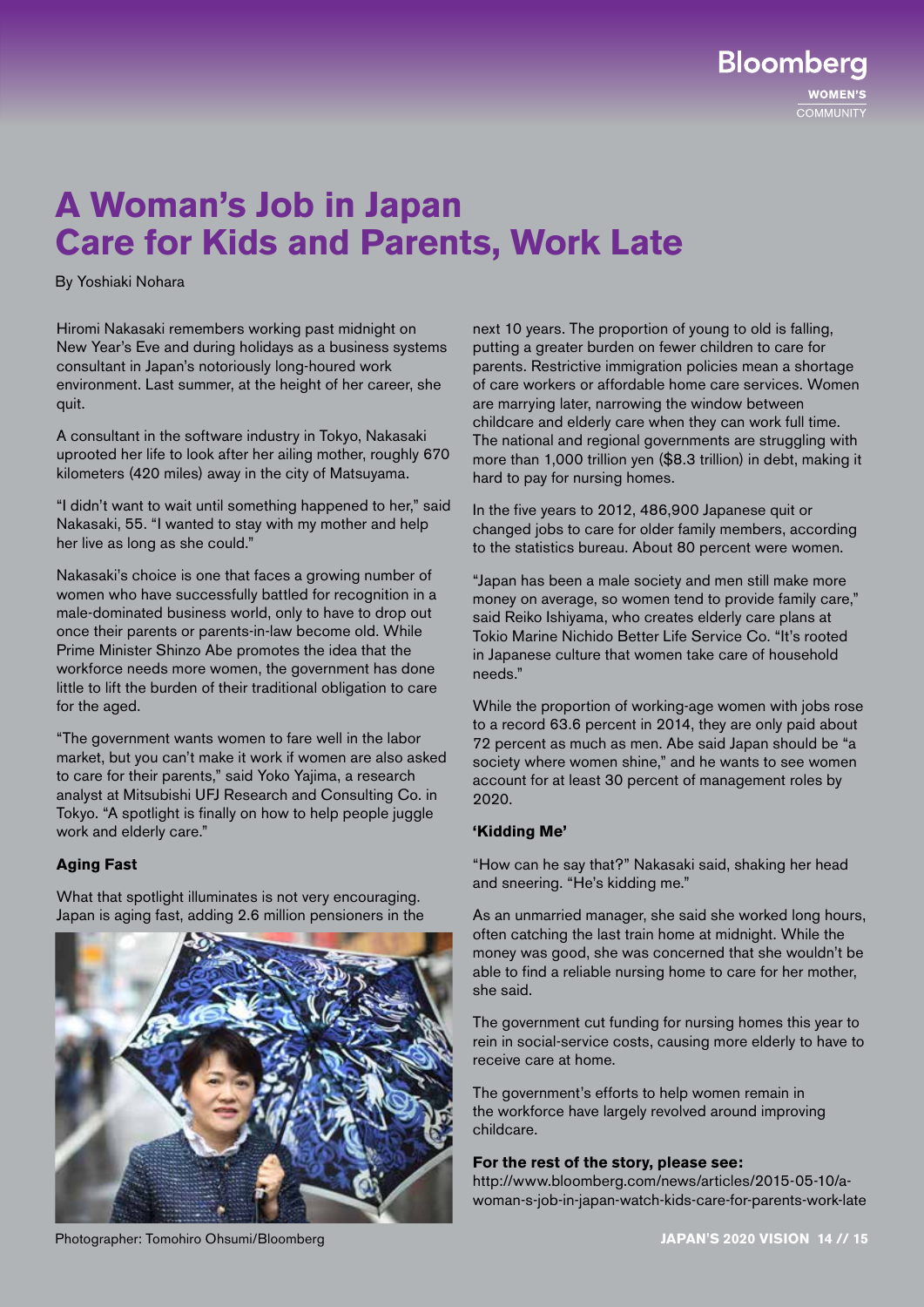# 日本企業の取締役会、**9**割が女性ゼロ -先進国最低、価値向上足枷 (**1**)

【記者: 伊藤小巻、Kathleen Chu】

 (ブルームバーグ):TOPIX 構成企業の9割が女性取締役を1 人も登用していないことが分かった。安倍政権は女性活用を成長 戦略の1つに掲げているものの、先進国では最も遅れているのが 実態だ。

 ブルームバーグ・データによると、TOPIX 構成企業1858社の うち女性を取締役に登用している企業は196社と、全体の10.5% にとどまっている。また、女性取締役比率は安倍政権発足時の 1%から1.5%と上昇しているものの、ノルウェー (40%) やフラン ス(28%)、米国(18%)などを大きく下回り、先進24カ国中で最 も低い。

 安倍政権は成長戦略として20年までに女性が指導的地位に占 める割合を30%以上とする目標を掲げ、政府は従業員301人以上 の民間企業に目標や取り組みを16年度から行動計画に明記するよ う義務付ける方向だ。また、目標達成に向けて全上場企業に対し、 役員に1人は女性を登用することを要請している。

 ゴールドマン・サックス証券のキャシー・松井チーフ日本株スト ラテジストは「日本のように均一主義の社会では、企業の意思決 定プロセスで多様な意見を取り入れることは、様々な人たちのニー ズを効率的に捉えられる」と指摘。ダイバーシティ(多様性)は「経 営陣の監督者である取締役会のコントロール機能の強化にもつな がる」とみている。

#### 企業価値を左右か

 男性の取締役しかいない企業は、自己資本利益率(ROE)でも 女性登用企業を下回っている。取締役が全員男性の企業の5年 平均ROEは5.4%なのに対し、女性を1人以上登用している企業 (196社)は6.8%だった。

 女性活力を引き出している企業を対象にファンド運用している BNYメロン・アセット・マネジメント・ジャパンの鹿島美由紀日本株



式運用本部長は、企業価値への影響を評価するのは時期尚早だ が、「長期のトレンドになれば影響が出てくる可能性は高くなる」と 見ている。

 女性のキャリア進出が盛んな米国では、非営利団体(NPO) カタリストの調査(08年までの5年間)によると、フォーチュン 500構成企業のうち女性取締役を1人も登用していない企業の ROEは10.5%。一方、3人以上登用している企業では15.3%と、 明確な差が見られる。

BNYの鹿島氏は、「人材確保に苦労しない企業がある一方、人材 が集まらず店舗閉鎖に追い込まれている企業もある」とし、「すで に差は出始めている」と指摘する。厚労省が公表した1月の有効求 人倍率は1.14倍と22年ぶりの高水準が続き、人手不足となってお り、人口減少が見込まれる日本では、今後女性の人材活用がさらに 重要になってくる。

#### 見えないバリア

 しかし、企業サイドからは女性の幹部候補の確保が難しいとの 見方も出ている。昨年7月の帝国データバンクの調査で、都内の印 刷企業は「経営層、中間管理職にもっと女性がいて良いと思うが、 もともと適齢期の女性が少ない」との見方を示した。

 男女共同参画白書によると、女性は就職時に正規雇用者となる 割合が男性よりも低く、管理職の候補となり得る人材が少ない。さ らに女性が育児・介護と仕事を両立させながら、管理職や役員に 昇進し、意思決定過程に参画していくのは難しい環境だ。

 内閣府・女性の活躍状況「見える化」検討会委員の北川哲雄 青山学院大学大学院国際マネジメント研究科教授は、「働きやす い環境を提供し、離職率の改善に早めに取り組むことは企業価値 を高める上でも重要になる」との見方を示す。

北川教授は日本人女性が仕事を辞める理由について「育児・介護 の他に、仕事への不満や行き詰まり感が多いと言われている」と 指摘。「女性が能力を発揮できる環境整備、目に見えないバリアの 解消に向けた企業の取り組みを、各報告書等で公開し、見本とな ることに期待したい」と述べた。

20年度末までに女性管理職比率30%以上を掲げる損保ジャパン 日本興亜ホールディングスは、12年1月から女性管理職の育成プ ログラムを実施。これまでに約60人が参加し、部長2人、グループ 会社役員1人を輩出した。同社の女性管理職比率は12年3月の4.5% から14年9月時点で10.9%に上昇した。あいおいニッセイ同和損 害保険では、今春の人事異動で初の女性役員と営業支店長が誕 生する。

写真: Tomohiro Ohsumi/Bloomberg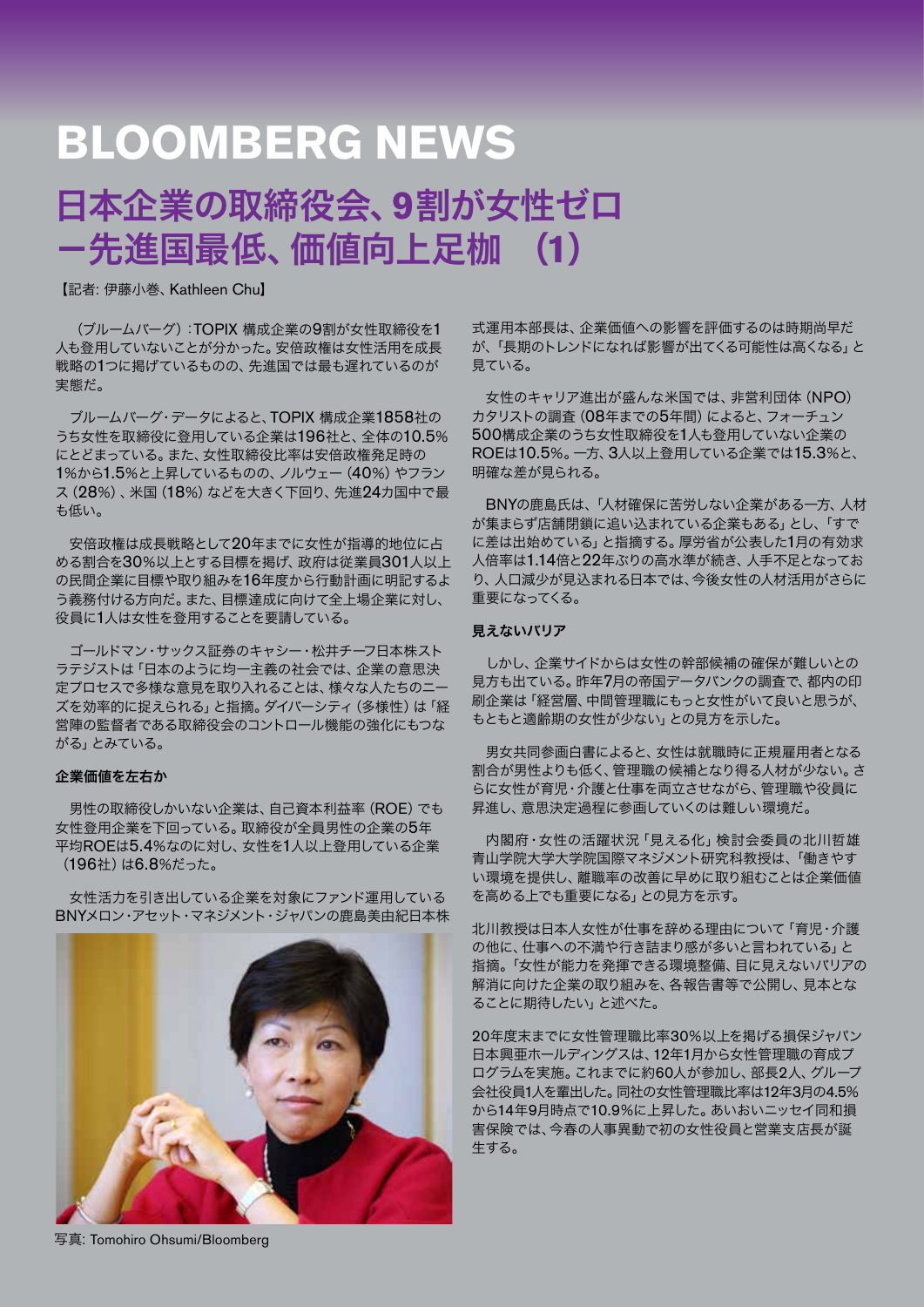**COMMUNITY** 

**Bloomberg** 

## **No Women on 90% of Japan Boards Belies Abe Equality Push**

By Kathleen Chu and Komaki Ito

Two years after Prime Minister Shinzo Abe came to power with a plan to empower women, Japanese boardrooms are still the biggest boys' clubs in the developed world.

Just 196 of the 1,858 firms listed on the nation's benchmark Topix index have female directors, and 1.5 percent of all board members are women, according to data compiled by Bloomberg. That's an increase from 1 percent before December 2012, when Abe took power, and the lowest among the main markets of 24 advanced economies, the data show.

The slight increase in female board participation shows progress has been slow in a nation where half of companies only have male managers. And businesses may be worse off for it. Kathy Matsui, who coined the term womenomics in 1999 and whose research Abe takes note of, says passing over half of society will hurt innovation.

Having women on a board is "definitely worth a premium," said Matsui, chief equity strategist in Tokyo at Goldman Sachs Group Inc. "In a very homogeneous society like Japan, to have a diverse set of opinions incorporated in the decision-making process usually produces a better outcome."

Data on corporate performance appears to support Matsui's argument. The five-year average return on equity for the Topix's 196 companies with at least one female director is 6.8 percent, Bloomberg-compiled data show. That compares with 5.4 percent ROE for 1,595 companies with all-male boards.



#### **Leadership Goal**

The 1.5 percent ratio for women on Japanese boards compares with 18 percent in the U.S., 28 percent in France, and 40 percent in Norway, according to data compiled by Bloomberg. Some 93 percent of firms listed on the Standard & Poor's 500 Index in the U.S. have at least one female director.

Germany's parliament last week approved a bill mandating more than 100 of the biggest listed companies to allocate 30 percent of supervisory board positions to women.

As Japan's declining population reduces the pool of working-age people, Abe has reiterated a target for women to hold 30 percent of leadership positions by 2020. He stopped short of enforcing a quota for companies and hasn't set a target for more female directors. Women held 11 percent of management posts in Japan as of 2012, according to the latest labor ministry data. That compares with 43 percent in the U.S. and 39 percent in France, the ministry said.

#### **Better Returns**

Past studies have shown companies with more female directors tend to outperform. Fortune 500 companies with three or more women as directors had an average return on equity of 15.3 percent for the five years ended 2008, according to a 2011 report by Catalyst. That compares with 10.5 percent for companies with no female board members.

"Companies with the best record of promoting women outperformed their competitors by revenue, equity and assets," said Miyuki Kashima, head of Japanese equity investment at BNY Mellon Asset Management Japan Ltd. "I would expect a similar trend going forward in Japan."

Companies with at least one female director in Japan delivered a total cumulative return of 108 percent in the three years through Feb. 28, data compiled by Bloomberg show. For firms with all-male boards, the total return was 99 percent.

#### **For the rest of the story, please see:**

http://www.bloomberg.com/news/articles/2015-03-10/ no-women-at-90-of-japanese-boards-belies-abe-push-forequality

Photographer: Tomohiro Ohsumi/Bloomberg **JAPAN'S 2020 VISION 16 // 17**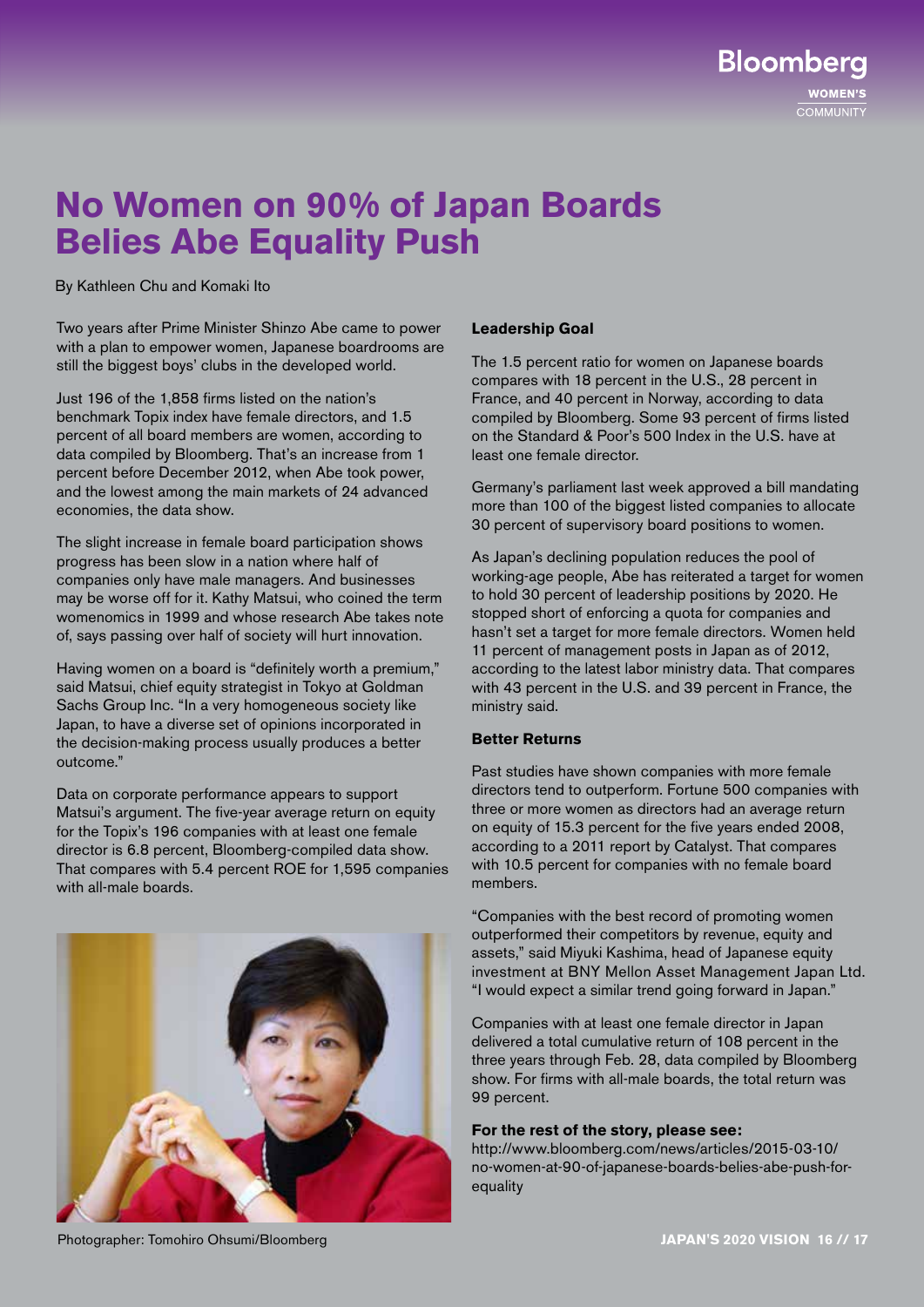# **BLOOMBERG WOMEN'S COMMUNITY**

## **JAPAN VISION 2020 PROJECT MEMBERS**

**TOKYO WOMEN'S COMMUNITY SPONSOR**

**KUNIHIRO ISHIBASHI TOKYO WOMEN'S COMMUNITY CHAIR**

**YUKA TABATA**

**TOKYO WOMEN'S COMMUNITY PILLAR LEADERS**

**JIHYUN AN JUNKO NISHIDA MATTHEW WAKABAYASHI MAI IIZUKAJODI SCHNEIDER**

**TOKYO WOMEN'S COMMUNITY MEMBERS**

**CAROLYN GASKINS KESHIA HARRISON KYOKO SAKANO YUKIO IZAWA YURI IMAIZUMI TAIZO MIYAGAMI**

**SPECIAL THANKS TO…**

**ASUKA KOGA ASUKA WILSON EIKO ISHIGURO ISABEL RAYNOLS MAYU FRANK ORIE YAMAGISHI TAKAAKI IWABU**

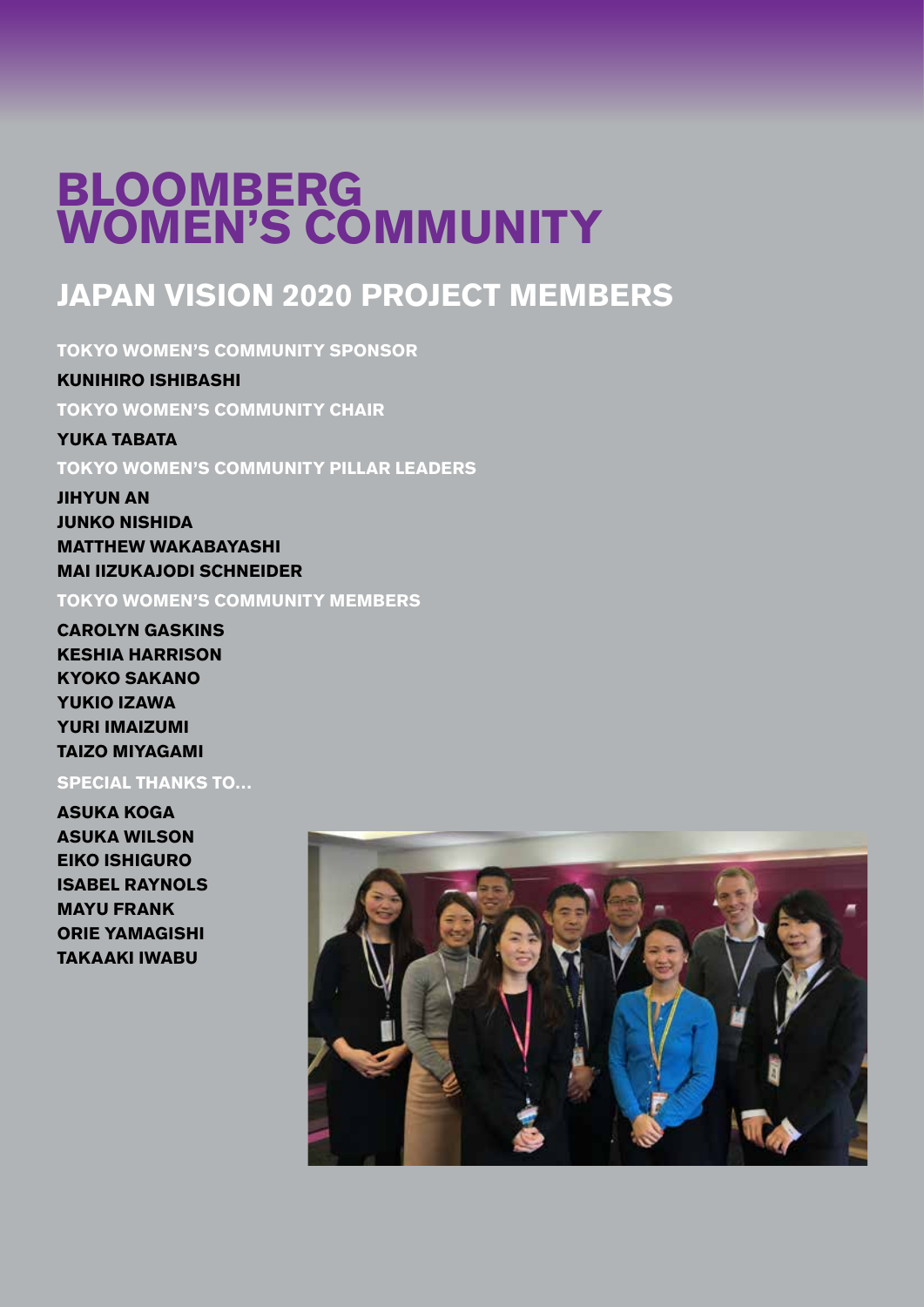**Bloomberg WOMEN'S COMMUNITY** 

#### **TOKYO WOMEN'S COMMUNITY**の主なイベント

2013年4名の東京オフィス社員でWOMEN'S COMMUNITY発足

#### 2014年 メンバーは14名に

 3月国際女性の日 社内向けスピーカーイベントを開催 6月 ジェンダーイクオリティ特別イベント『MAKE IT HAPPEN』開催 基調講演: 森まさ子内閣府特命担当大臣(少子化対策担当)

2015年 メンバーは38名に<br>3月 国際女性の日 社内

- 国際女性の日 社内向けイベント&学生メンタリングイベントを開催
- 6月 共働き夫婦のためのイベント『WORK TOGETHER』開催
- 8月 & 10月 社員とその家族対象とした『介護セミナー』開催

 11月 がん治療体験者によるスピーチと乳がん早期発見セルフチェックのワークショップ 『がんの早期発見の大切さを伝えるアウェアネスイベント』開催 12月 学生メンタリングイベントを開催

2016年 メンバーは43名、男性のメンバーも12名に増加 2月 ジェンダーイクオリティ特別セミナー 『JAPAN VISION 2020 ~日本社会におけるGENDER EQUALITY確立に向けて~』開催 『ためになるスキルワークショップ!』開催予定 3月 国際女性の日 企画中

**TOKYO WOMEN'S COMMUNITY EVENTS**

| 2013 |                                              | Launched with 4 Tokyo employees                                                                                                                                                                                                                                                                       |
|------|----------------------------------------------|-------------------------------------------------------------------------------------------------------------------------------------------------------------------------------------------------------------------------------------------------------------------------------------------------------|
| 2014 | Mar<br>Jun                                   | 14 members in total<br>International Women's Day: special event<br>Innovative speech by Ms. Snøfrid B. Emterud, Norwegian Embassy Counselor<br>Gender Equality Special Event "Make It Happen"<br>Keynote speech by Ms. Masako Mori, Minister of State for Gender Equality                             |
| 2015 | Mar<br>Jun<br>Aug & Oct<br><b>Nov</b><br>Dec | 38 members in total<br>International Women's Day: internal event and students mentoring event<br>External networking event "Work Together"<br>"Elderly Care Seminar" for employees and their families<br>"Cancer Awareness" workshop of self-detention of breast cancer<br>Students mentoring program |
| 2016 | Feb<br>Feb<br>Mar                            | 43 members in total, more male members<br>Gender equality special seminar "Japan Vision 2020 - Making Gender Equality a Reality"<br>"Networking Skill/Communication Skill Workshop" for employees<br>International Women's Day: special event (TBA)                                                   |

And more to come!